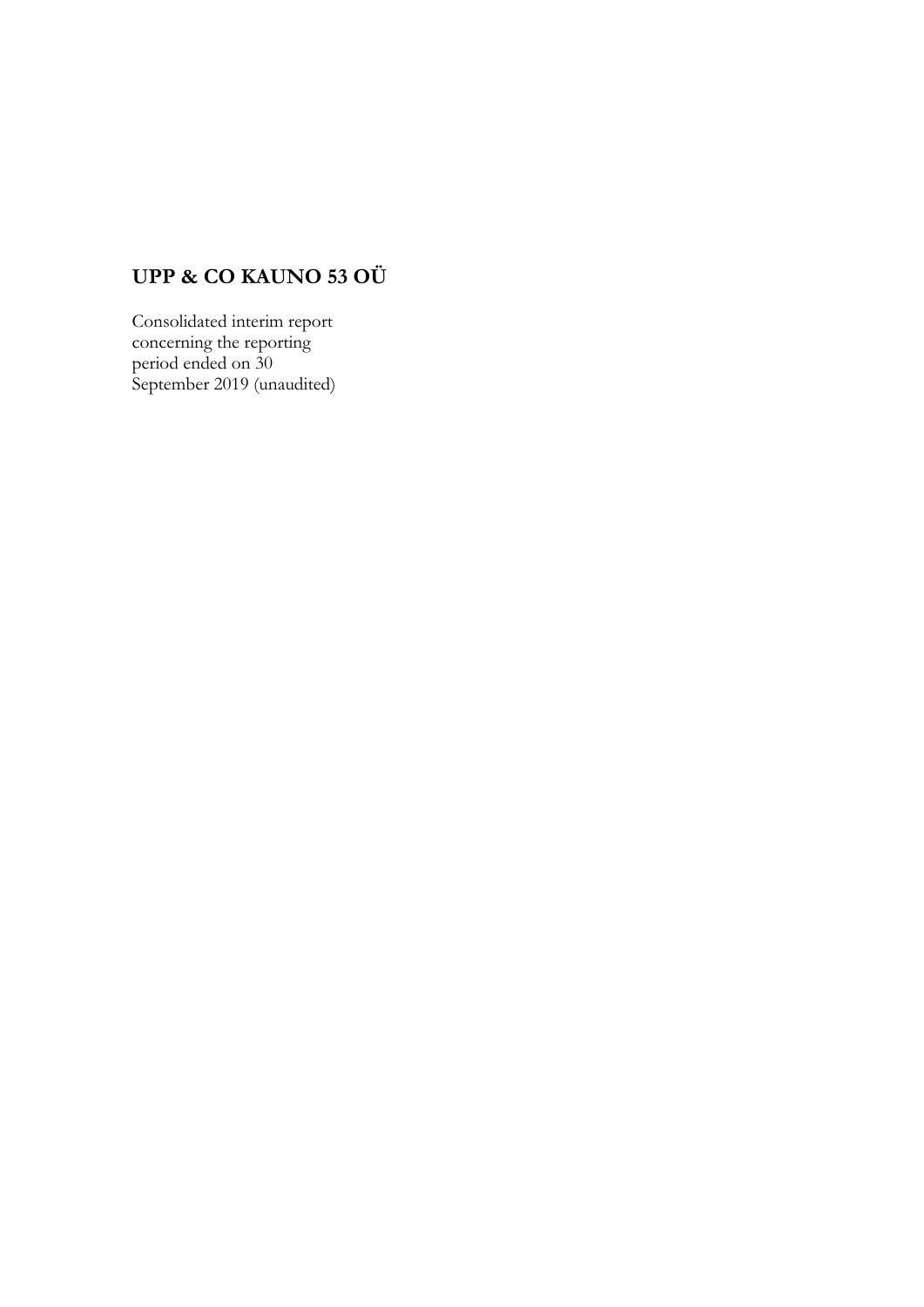# **CONSOLIDATED INTERIM REPORT**

# **UPP & CO KAUNO 53 OÜ**

Beginning of reporting period: 1 January 2019 End of reporting period: 30 September 2019

Registry code: 14194597

Registered office: Pärnu mnt 141 Tallinn 11314 Harju County

Telephone: +372 661 6450

e-mail address: website address: property@unitedpartners.ee www.unitedpartners.ee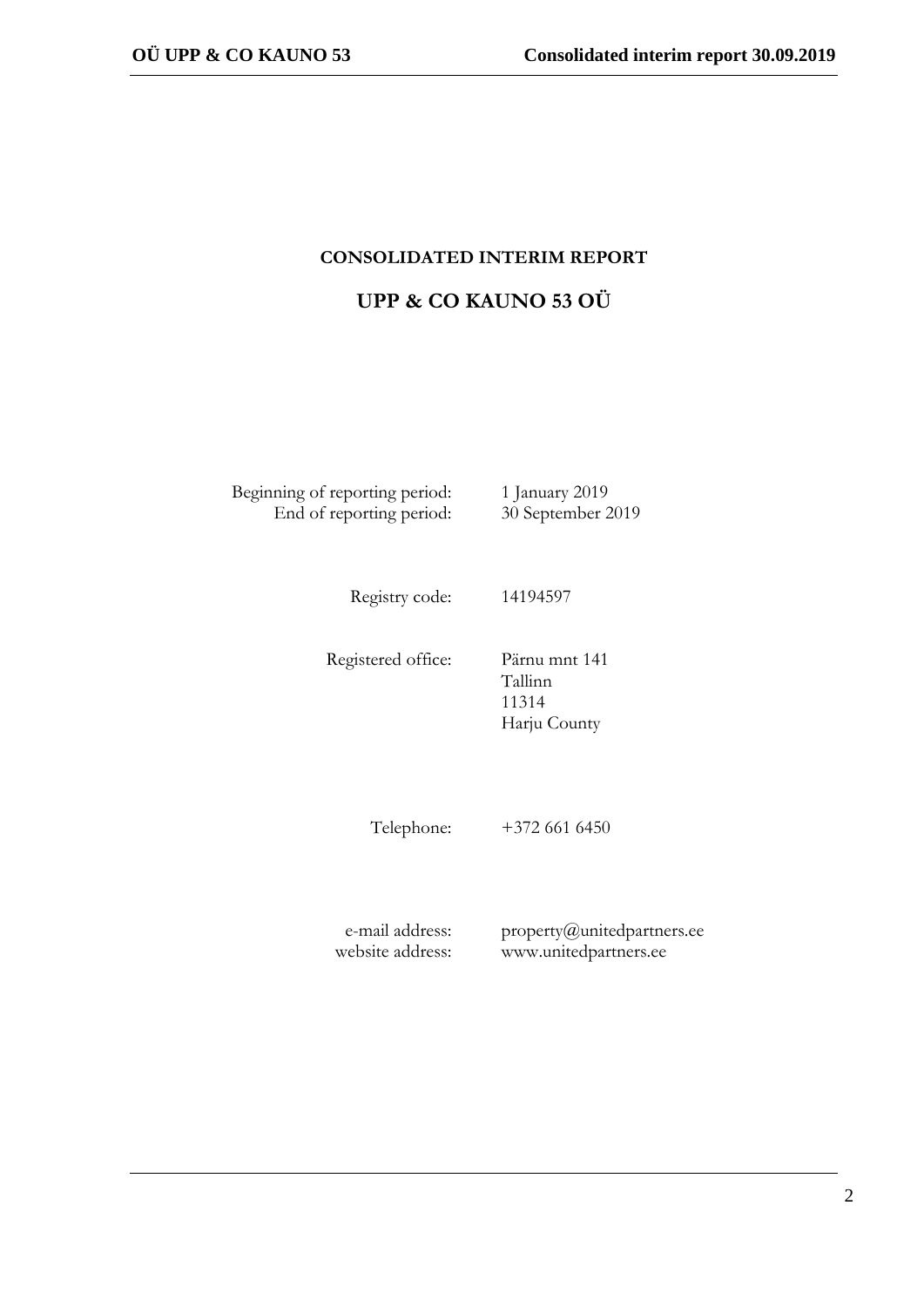# Table of contents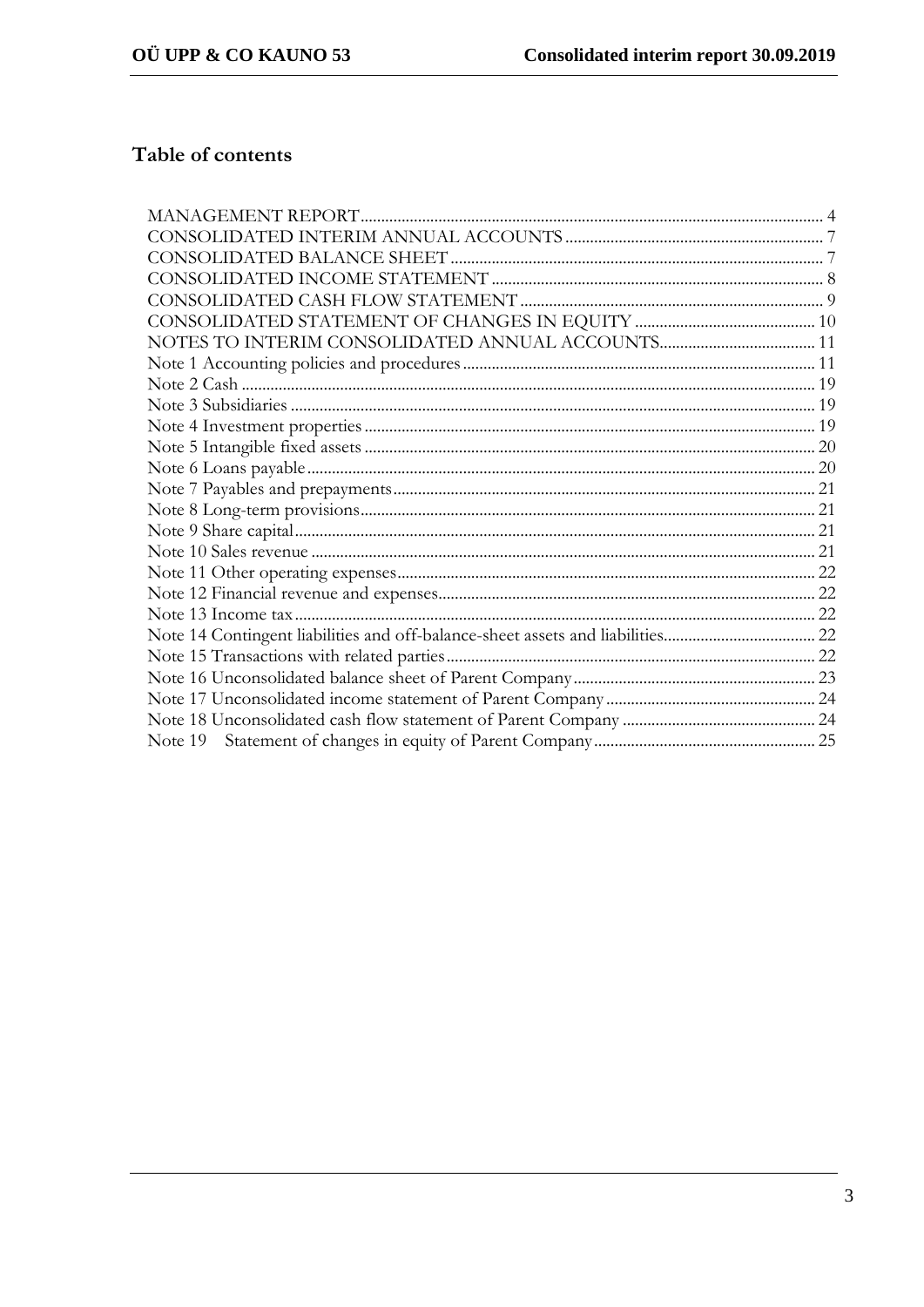# **MANAGEMENT REPORT**

# **General information**

UPP & CO Kauno 53 OÜ (hereinafter the Company) was founded for the purpose of financing, acquisition and management of the investment property Vievis Logistics Park (buildings and registered immovable). The location of Vievis Logistics Park is Kauno 53, Vievis, Republic of Lithuania, cadastral register number 4400-1185-1420. The Company was founded on 30.01.2017 and it did not engage in economic activities until 17.04.2017 when the warehouse of Vievis Logistics Park was acquired.

The commercial activities of the Company are not affected by seasonal factors and lack any social or environmental impact.

The Company has been founded solely for the purpose of financing, acquisition and management of Vievis Logistics Park; therefore no strategic changes in the commercial activities of the Company have been planned.

The management is not in possession of any information concerning trends, uncertainties, claims, obligations or events that could likely have a significant impact on the prospects of the Company in the period following the reporting period outside the regular commercial activities of the Company.

The commercial activities of the Company constitute collecting income from rent, managing the real estate object, and servicing loan obligations. Loan obligations comprise bonds with a fixed interest rate and an investment loan whose interest is also fixed with a derivative contract. In terms of income, there is stable triple net lease income from lessees that is for the most part fixed with medium to long-term contracts and indexed according to inflation. Arising from the commercial activities of the Company, its economic activities and financial results are generally not easily affected by various external factors.

# **Comment on economic performance and management report**

During the Q3 2019 the company achieved EUR 256,037 in operating profit and for the first three quarters of 2019 the company achieved EUR 765,948 in total operating profit. Compared with same reporting periods from the previous year, the third quarter operating profit has decreased by 16% and operating profit for first three quarters of 2019 has decreased by 15% in total.. The lower operating profit for the reporting period was caused due to increased depreciation of fixed assets. Upon the acquisition of the subsidiary Promalita UAB, the Company acquired goodwill and, due to the depreciation thereof, the depreciation of fixed assets has increased which has had effect on the company's bottom line.

In other aspects, the company's financial results are stable and have remained similar to the compared reporting period. The Company is profitable and the accumulation of retained earnings ensures the required flexibility for bond redemption in the future. The Company is not planning to disburse the retained earnings before bond redemption. The Company has gradually reduced its obligation towards OP Bank, which strengthens the cash flow of the Company and provides the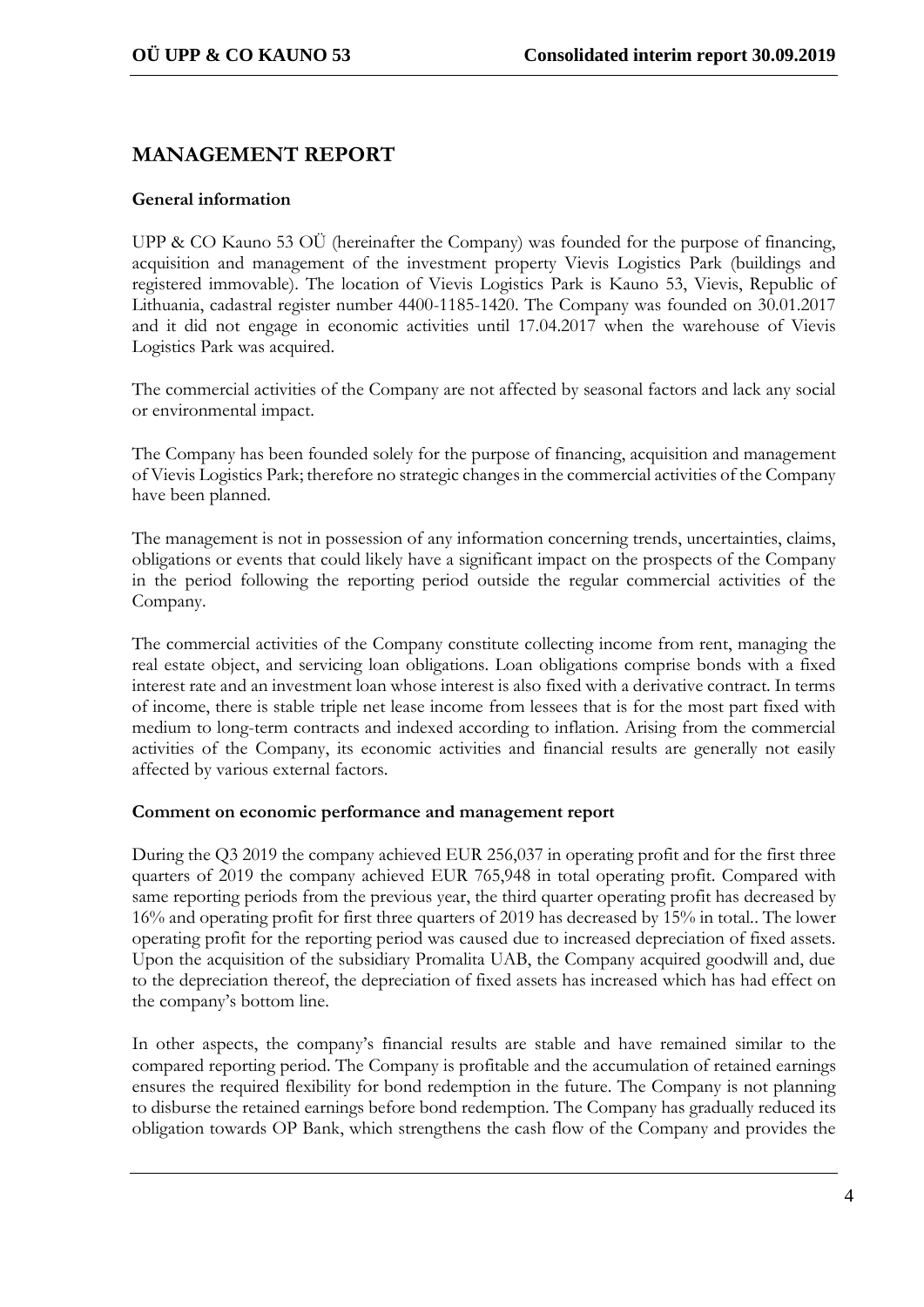fundamentals for increase in profitability in the future. The value of the investment property of the Company has increased by 2.3%.

No significant events other than regular operating activities, including the timely receipt of rent and utility charges, took place as of the end of the third quarter of 2019.

There are no vacancies on the investment property as of the end of the reporting period.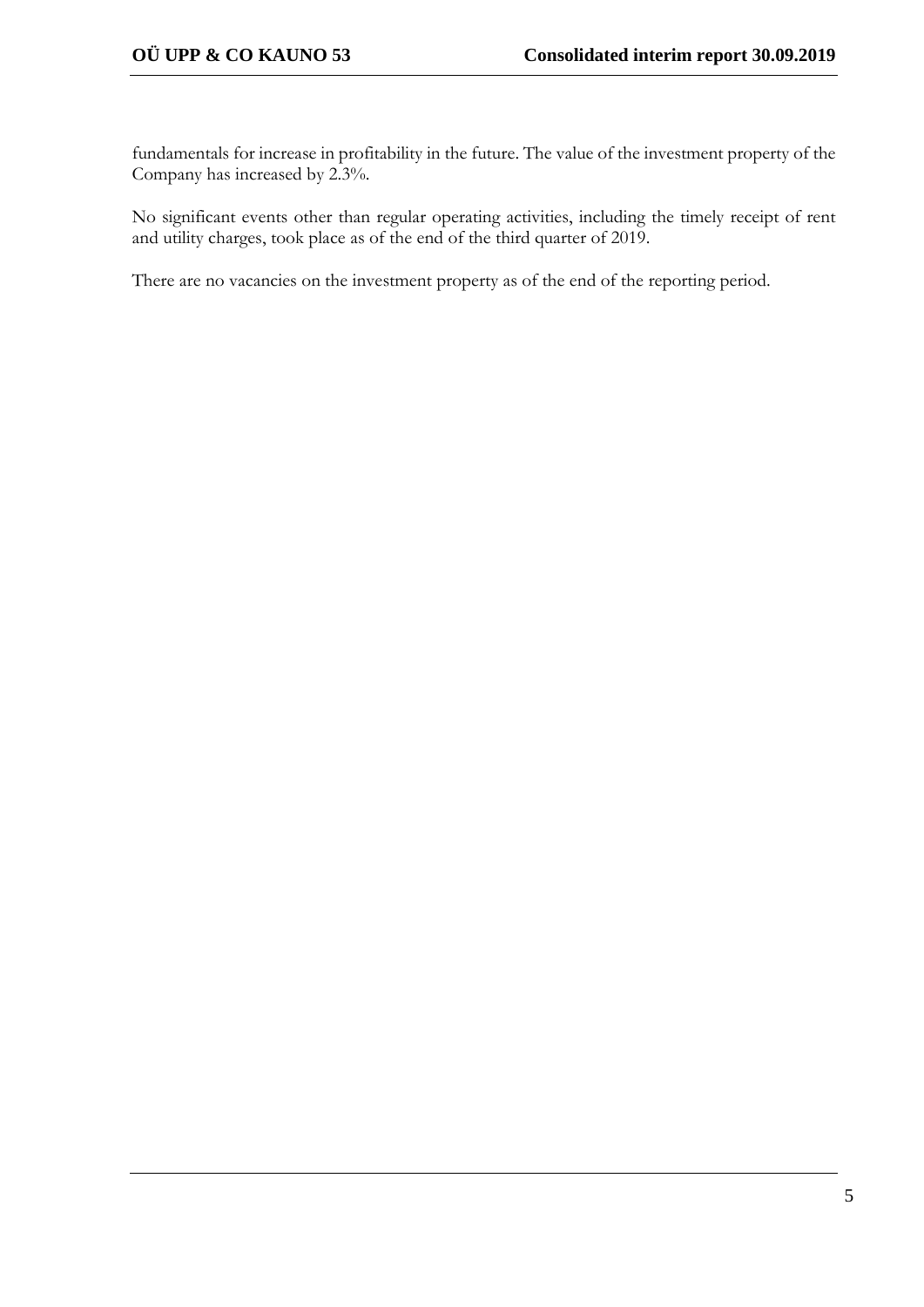# **Management board and Supervisory board**

The management board of UPP & CO Kauno 53 OÜ consists of one member: Marko Tali, Chairman of the Management Board.

The supervisory board of UPP & CO Kauno 53 OÜ consists of three members: Mart Tooming, Tarmo Rooteman, Hallar Loogma.

No remuneration or other benefits are provided to the members of the management board and the supervisory board.

Other than the management board and the supervisory board, the Company has no employees.

UPP & CO Kauno 53 OÜ is a going concern.

|                               |          | 2018    |
|-------------------------------|----------|---------|
|                               | 2019     | 9 month |
| Financial ratios of the Group | 9 months | s       |
| Profit margin %               | 22,97%   | 38,16%  |
| Quick ratio                   | 53,66    | 29,00   |
| Return on equity $\%$         | 23%      | 59%     |
| Equity ratio                  | 0,06     | 0,03    |
| $ROA\%$                       | 1,31%    | $2\%$   |

Formulas for ratios

Profit margin  $\%$  = net profit/net sales\*100 Quick ratio  $=$  (current assets  $-$  inventories)/current liabilities Return on equity  $\% = (\text{net profit}/\text{average equity for 12 months}) \times 100$ Equity ratio  $=$  equity/average assets (12 months) Return on assets  $(ROA, %)$  = net profit/assets\*100

Member of Management Board Marko Tali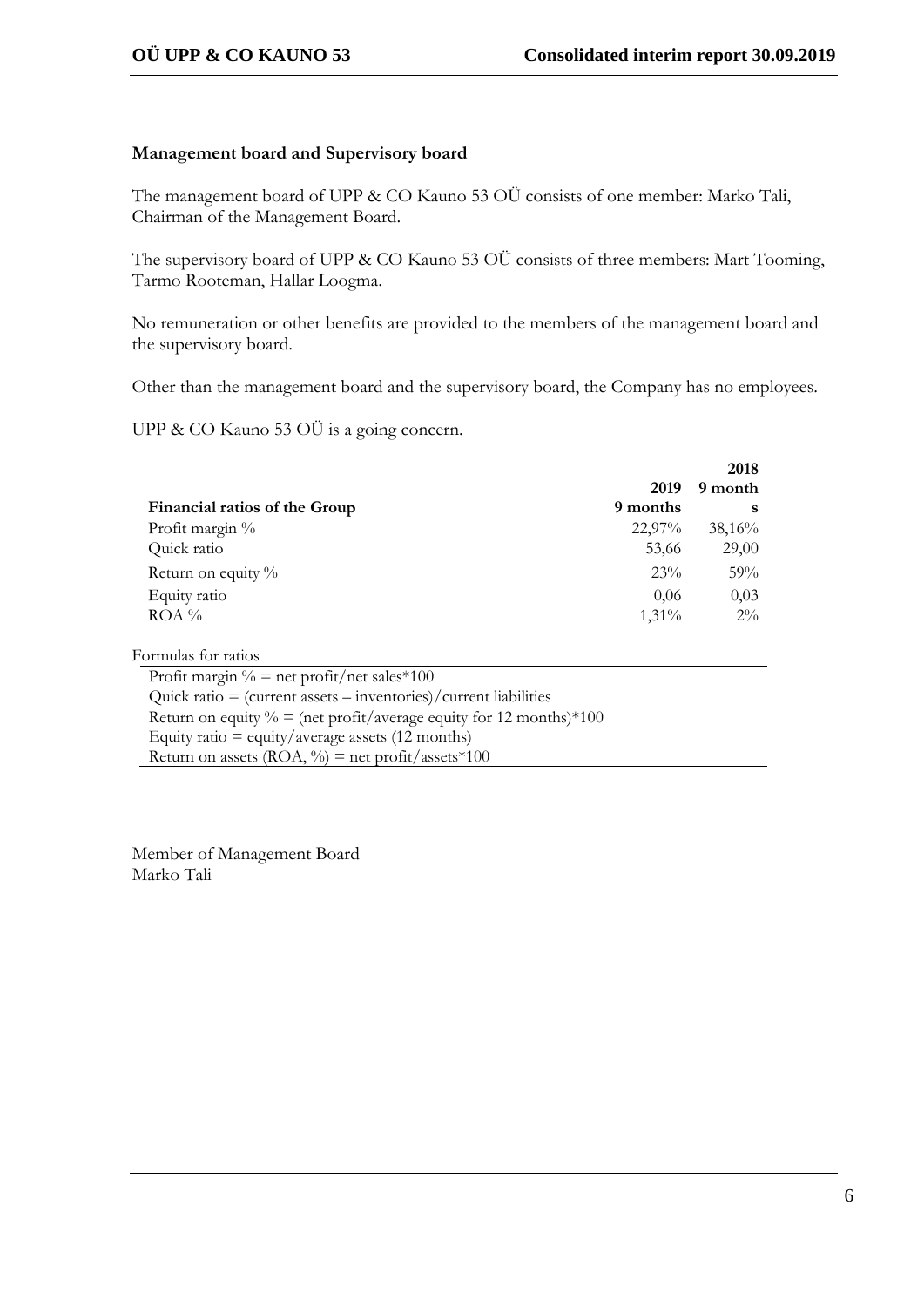# **CONSOLIDATED INTERIM ANNUAL ACCOUNTS**

# **CONSOLIDATED BALANCE SHEET** (EUR)

|                               | 30.09.2019    | 30.09.2018    | <b>Note</b>    |
|-------------------------------|---------------|---------------|----------------|
|                               |               |               |                |
| Cash                          | 300 531       | 56 741        | 2              |
| Receivables and prepayments   | 11 226        | 13 276        |                |
| Total current assets          | 311 757       | 70 017        |                |
| Investment properties         | 15 700 000    | 15 350 000    | $\overline{4}$ |
| Tangible fixed assets         | 15 888        | 25 9 95       |                |
| Goodwill                      | 907 247       | 1 280 818     | 5              |
| <b>Total fixed assets</b>     | 16 623 135    | 16 656 813    |                |
| <b>TOTAL ASSETS</b>           | 16 934 892    | 16 726 830    |                |
| Short-term loans payable      | 460 000       | 115 000       | 6              |
| Payables and prepayments      | 120 981       | 122 483       | 7              |
| Total current liabilities     | 603 213       | 575 812       |                |
| Long-term loans payable       | 13 000 189    | 13 765 183    | 6              |
| Long-term provisions          | 2 2 8 1 9 4 9 | 2 1 3 1 6 8 9 | $\,8\,$        |
| Total non-current liabilities | 15 282 138    | 15 896 872    |                |
| <b>TOTAL LIABILITIES</b>      | 15 863 119    | 16 134 355    |                |
| Share capital                 | 2 500         | 2 500         | 9              |
| Retained earnings             | 1 069 273     | 589 975       |                |
| <b>TOTAL EQUITY</b>           | 1 071 773     | 592 475       |                |
| TOTAL LIABILITIES AND EQUITY  | 16 934 892    | 16 726 830    |                |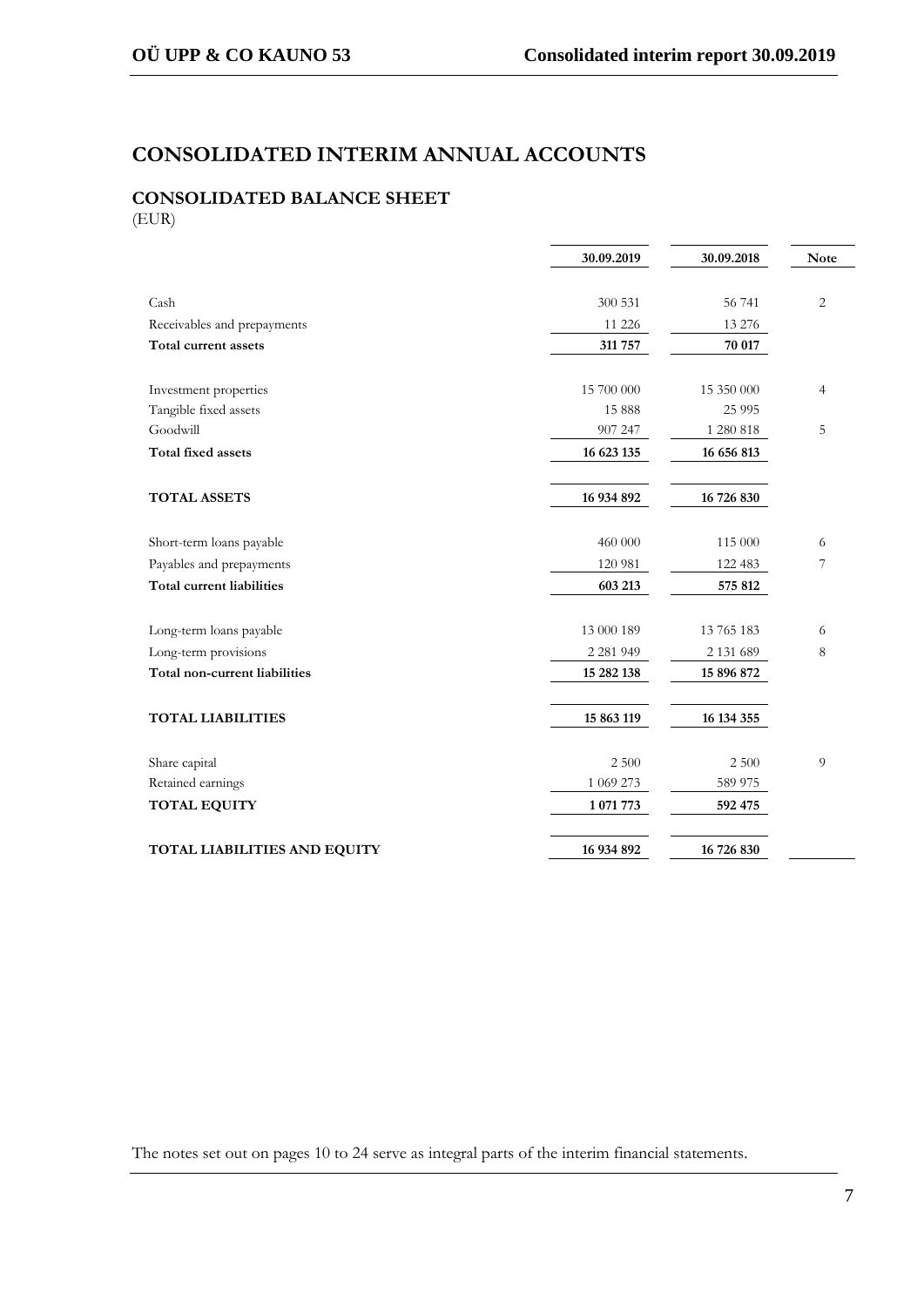# **CONSOLIDATED INCOME STATEMENT**

(EUR), per year

|                                                                          | 2019 9<br>months | 2019 3Q        | 20189<br>monts | 2018 3Q   | <b>Note</b> |
|--------------------------------------------------------------------------|------------------|----------------|----------------|-----------|-------------|
| Sales revenue                                                            | 967 559          | 320 908        | 927 604        | 312 924   | 10          |
| Other operating revenue                                                  | $\theta$         | $\overline{0}$ | 6716           | $\theta$  |             |
| Other operating expenses                                                 | $-35035$         | $-9467$        | $-16410$       | $-3,466$  | 11          |
| Staff costs                                                              | $-252$           | $-84$          | $-957$         | $-81$     |             |
| Depreciation of fixed assets                                             | $-166324$        | $-55320$       | $-12316$       | $-3895$   | 5           |
| Operating profit                                                         | 765 948          | 256 037        | 904 637        | 305 482   |             |
| Financial income (expenses)                                              | $-422094$        | $-141390$      | $-430710$      | $-142074$ | 12          |
| Profit before income tax                                                 | 343 854          | 114 647        | 473 927        | 163 408   |             |
| Income tax                                                               | $-121566$        | $-38524$       | $-119940$      | $-40498$  | 13          |
| Net profit for financial year                                            | 222 288          | 76 123         | 353 987        | 122 910   |             |
| including the share of the owners of the parent<br>company in net profit | 222 288          | 76 123         | 353 987        | 122 910   |             |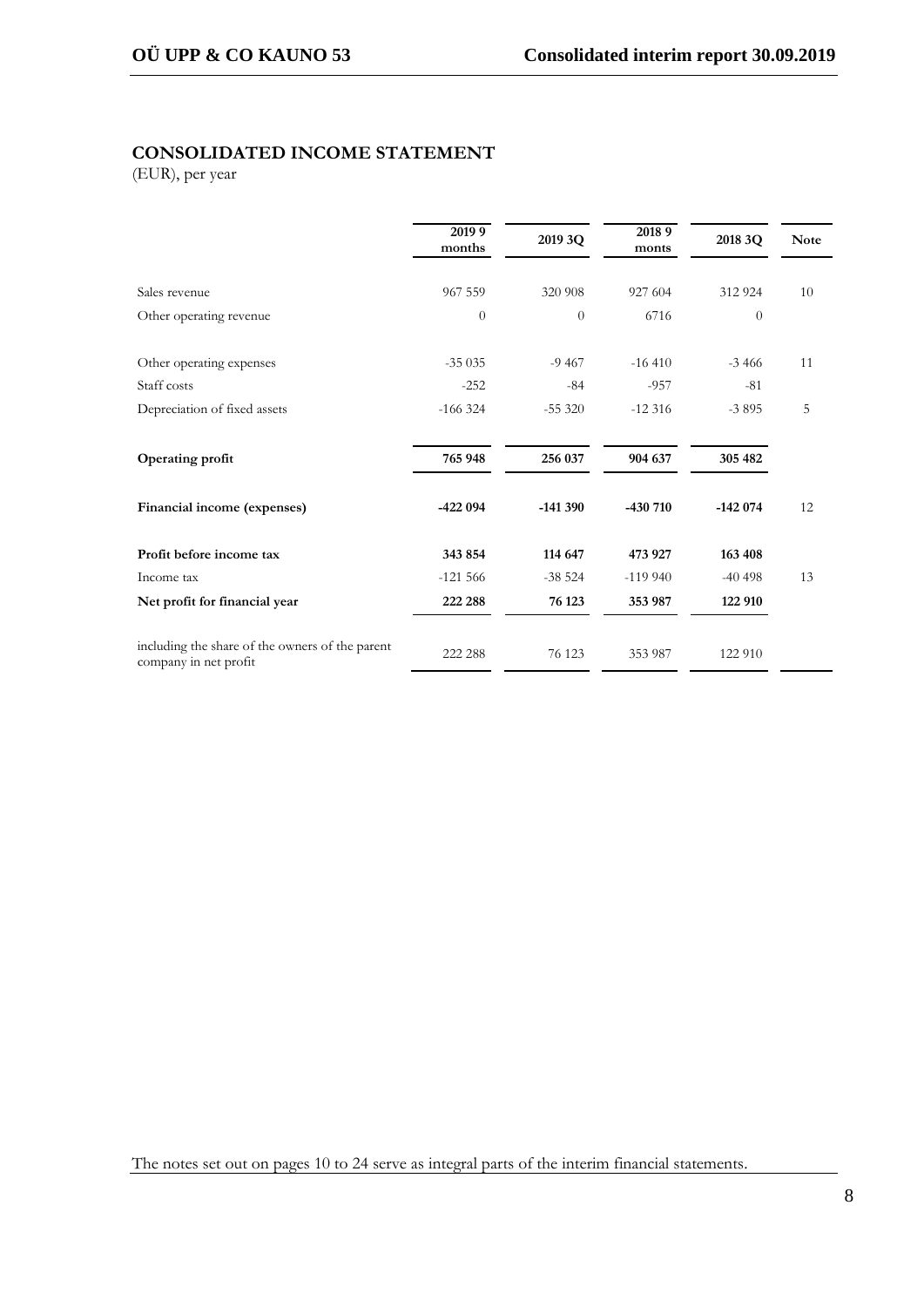# **CONSOLIDATED CASH FLOW STATEMENT**

(EUR), per year

|                                                                          | 2019 9<br>months | 2019 3Q   | 20189<br>months | 2018 3Q   | <b>Note</b> |
|--------------------------------------------------------------------------|------------------|-----------|-----------------|-----------|-------------|
| Operating profit (loss)                                                  | 765 948          | 256 037   | 904 637         | 305 482   |             |
| Adjustments (depreciation of fixed assets)                               | 166 324          | 55 320    | 12 3 16         | 3895      |             |
| Change in receivables and prepayments related<br>to operating activities | $-1790$          | $-792$    | $-4534$         | 1 4 1 9   |             |
| Change in payables and prepayments related to<br>operating activities    | $-33758$         | $-32522$  | $-8305$         | 4 6 0 6   |             |
| Total cash flow from operating activities                                | 896 724          | 278 043   | 904 114         | 315 402   |             |
| Loans received and bonds issued                                          | $\Omega$         | $\theta$  | 76 600          | 2 0 0 0   |             |
| Repayments of loans received and redemption of<br>bonds                  | $-345000$        | $-153333$ | $-511500$       | $-221500$ | 6           |
| Interest paid                                                            | $-410877$        | $-141390$ | $-452218$       | $-139999$ |             |
| Total cash flow from financing activities                                | $-755877$        | $-294723$ | $-887118$       | $-359409$ |             |
| Total cash flow                                                          | 140 847          | $-16680$  | 16 9 96         | $-44007$  |             |
| Cash at beginning of period                                              | 159 684          | 317 211   | 39 745          | 100 748   | 2           |
| Change in cash                                                           | 140 847          | $-166680$ | 16 9 96         | $-44007$  |             |
| Cash at end of period                                                    | 300 531          | 300 531   | 56 741          | 56 741    | 2           |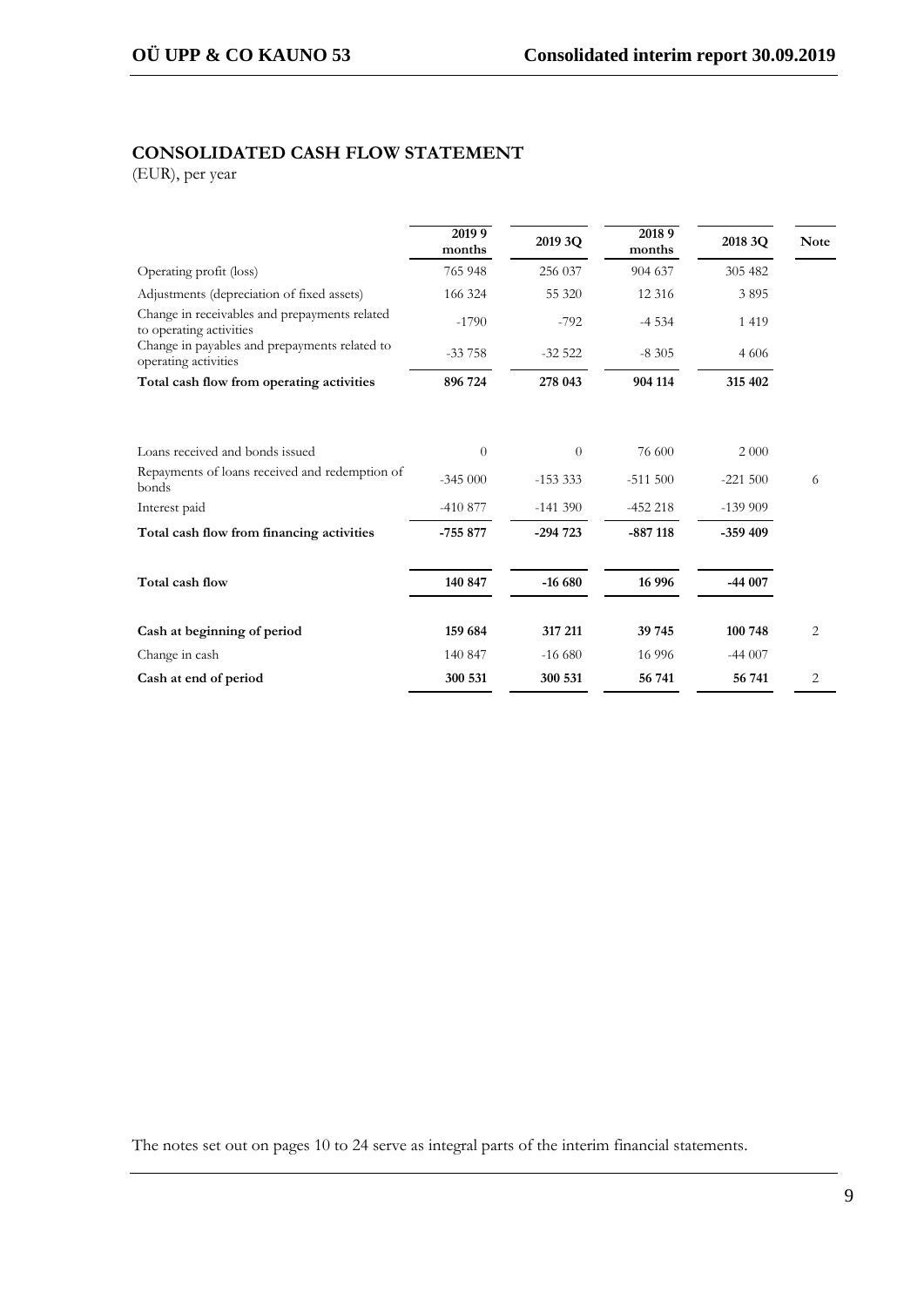# **CONSOLIDATED STATEMENT OF CHANGES IN EQUITY** (EUR)

|                             | Share capital  | <b>Retained earnings</b> | Equity<br>Total |
|-----------------------------|----------------|--------------------------|-----------------|
| As of 31,12,2017            | 2,500          | 235,987                  | 238,487         |
| Profit for reporting period | $\theta$       | 353 988                  | 353 475         |
| As of 30,09,2018            | 2 500          | 589 975                  | 592 475         |
|                             |                |                          |                 |
| Profit for reporting period | $\overline{0}$ | 382 175                  | 382 175         |
| Other changes in equity     | $\theta$       | $-2.255$                 | $-2.255$        |
| As of 31,12,2018            | 2 500          | 846 985                  | 849 485         |
| Profit for reporting period | $\theta$       | 222 288                  | 222 288         |
| As of 30.09.2019            | 2 500          | 1069 273                 | 1 071 773       |

More detailed information on share capital and changes therein is available in Note 9.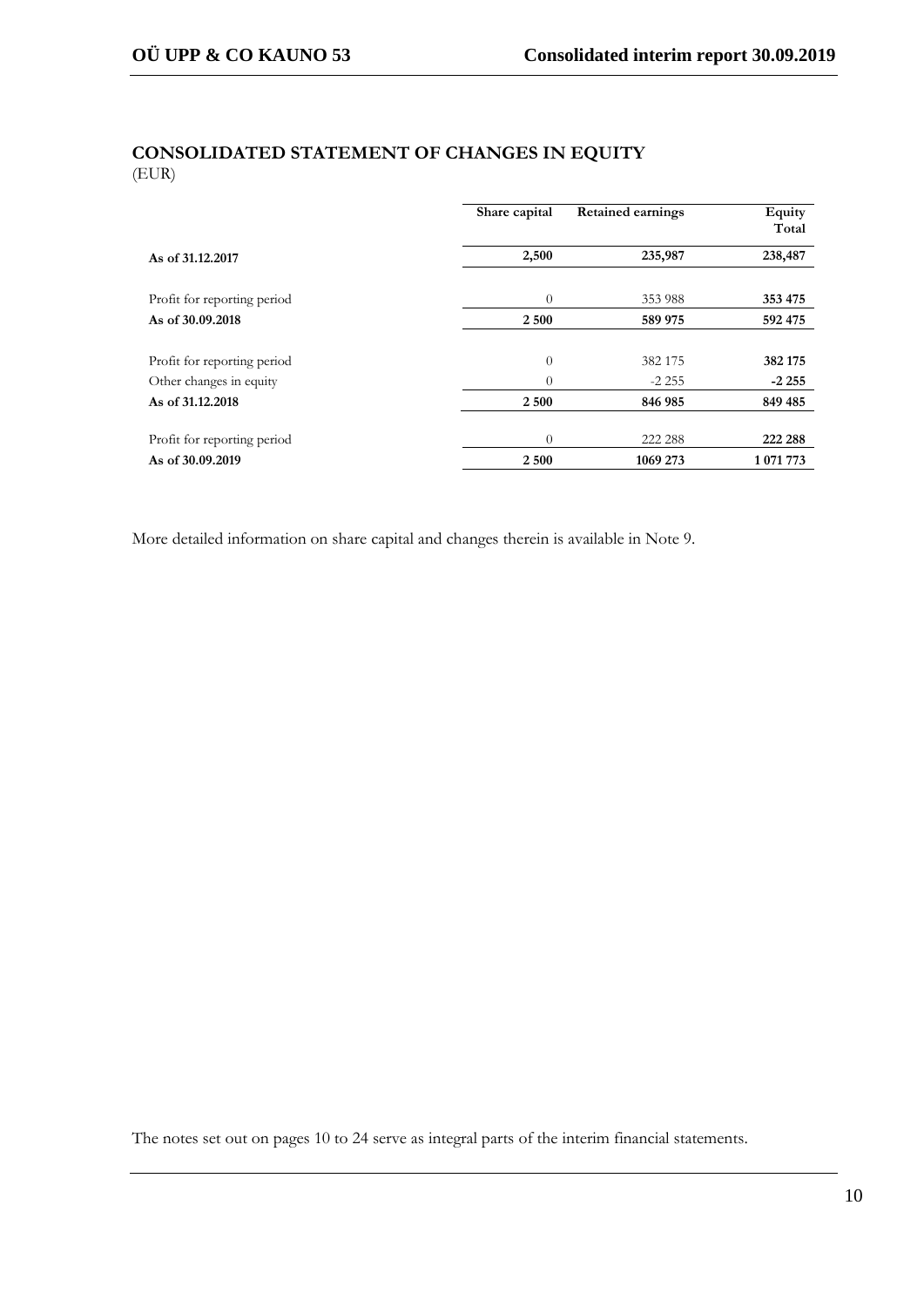# **NOTES TO INTERIM CONSOLIDATED ANNUAL ACCOUNTS**

#### **Note 1 Accounting policies and procedures**

OÜ UPP & CO Kauno 53 (hereinafter the Parent Company) is a company registered and operating in Estonia. The interim consolidated annual accounts reflect the consolidated assets, liabilities, equity, economic results and cash flow of the Parent Company and UAB Promalita, its Lithuanian subsidiary (hereinafter jointly referred to as the Group).

The interim consolidated annual accounts of OÜ UPP & CO Kauno 53 for 2019 have been prepared in compliance with the Estonian Financial Reporting Standard. The Estonian Financial Reporting Standard is based on internationally acknowledged principles of accounting and reporting, the primary requirements of which are provided for in the Accounting Act, which are supplemented by guidelines issued by the Accounting Standards Board of the Republic of Estonia.

The interim consolidated financial statements have been prepared in euros.

A description of the significant accounting policies and procedures as well as bases for evaluation is provided below.

# **A. Consolidation**

The interim consolidated annual accounts contain the financial indicators of OÜ UPP & CO Kauno 53 and its subsidiaries, which have been consolidated on a line-by-line basis. Subsidiaries are consolidated from the date dominant influence or joint control was transferred to the group and its consolidation is terminated from the date the group loses dominant influence or joint control.

Subsidiaries are companies controlled by the parent company. A subsidiary is deemed to be under the control of the parent company if the parent company holds either directly or indirectly more than 50% of the voting shares of the subsidiary or is in some other manner able to control the management and financial policies of the subsidiary.

Subsidiaries use the same accounting principles in their reports as the parent company. All intra-group transactions, receivables and payables as well as unrealised gains and losses from transactions concluded between the group companies have been eliminated from the interim and annual accounts in full. Unrealised losses are not eliminated if they essentially represent impairment.

Minority shareholding, which is the part of the subsidiary's profit or loss and net assets that does not belong to the group, is recorded on a separate line in the consolidated income statement and balance sheet (under equity).

New subsidiaries are reported on the consolidated interim and annual accounts using the purchase method. The acquisition cost of companies recorded by the purchase method is divided by the fair value of the assets, liabilities and contingent liabilities as of the acquisition date. The share of the acquisition cost that exceeds the fair value of assets, liabilities and contingent liabilities acquired is recognised as goodwill.

# **B. Investments in subsidiaries and affiliates in the unconsolidated balance sheet of the**

#### **parent company**

Pursuant to the Estonian Financial Reporting Standard, the primary unconsolidated accounts of the consolidating unit (parent company) must be separately presented in the notes to the financial statements. The primary accounts of the parent company have been prepared using the same accounting policies as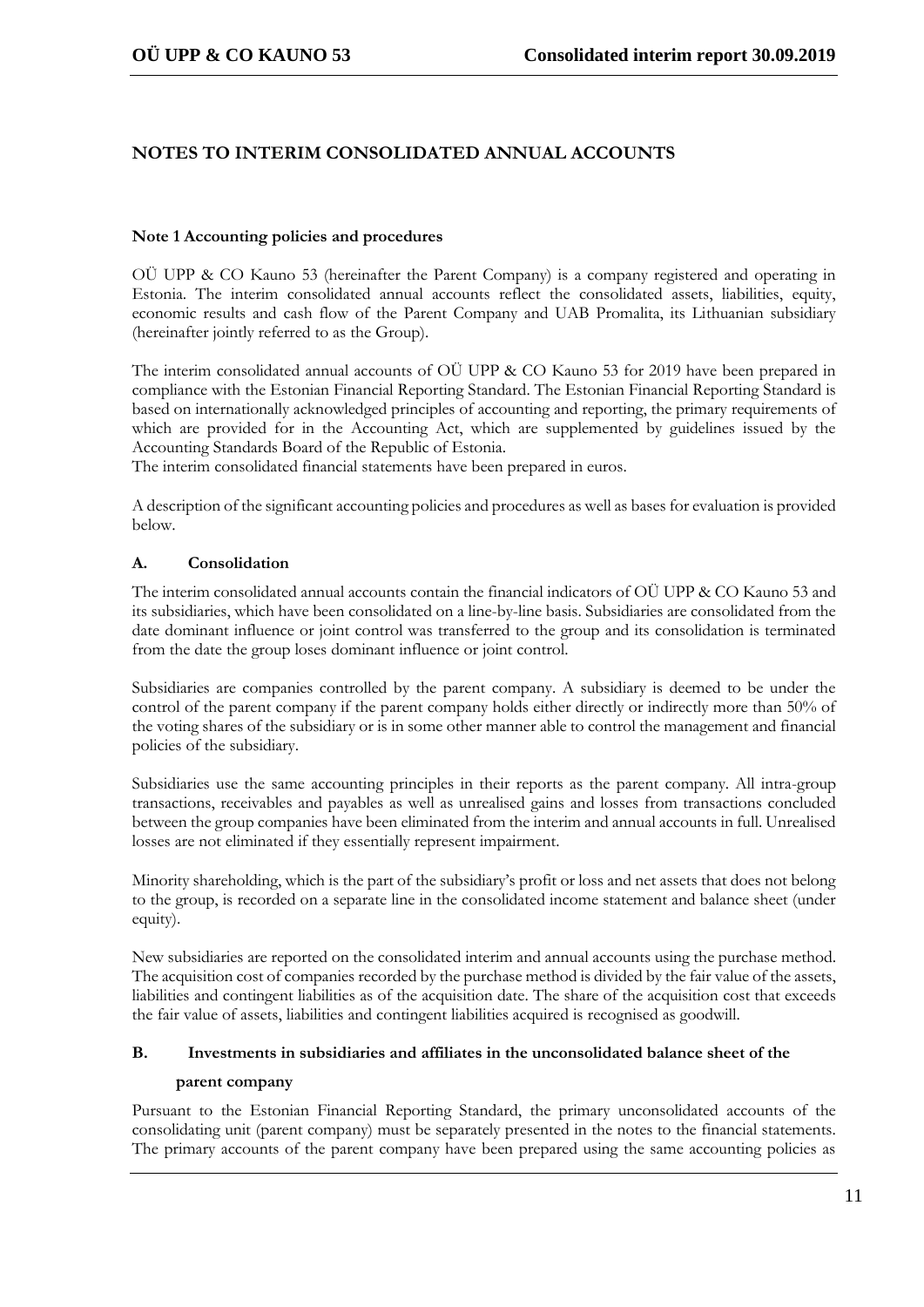applied in preparing the consolidated annual accounts, except for investments in subsidiaries that have been recognised in the unconsolidated balance sheet at acquisition cost.

Dividends paid out by subsidiaries and affiliates are recognised as financial income as of the moment the parent company becomes entitled to these dividends, excluding the part of dividends paid out on account of the available equity earned by the subsidiary or affiliate before the acquisition of the company by the group. The respective proportion of the dividends is recognised as a reduction of the investment.

### **C. Cash**

Bank account balances and cash in hand are recognised under the balance sheet entry "Cash". Cash flow from operating activities has been calculated using the indirect method. Cash flow from investment and financing activities is recognised by using the direct method, i.e. presented as the gross earnings and payments in the reporting period.

#### **D. Financial assets**

All financial assets are initially registered at their acquisition cost, which is equal to the fair value of the consideration paid for the financial asset in question. The initial acquisition cost also includes all the costs directly attributable to the acquisition of financial assets, including the fees payable to agents and advisers, the non-refundable taxes attributable to the transaction and other similar costs, and excluding the costs attributable to the acquisition of such financial assets that are recognised at fair value with changes through profit or loss.

All purchases and sales of financial assets under regular market conditions are recognised on the relevant transaction dates, i.e. on the date when the group enters into the obligation (e.g. enters into a contract) for the purchase or sale of certain financial assets. Purchases and sales performed under regular market conditions mean such purchases and sales, in the event of which the financial asset purchased or sold is transferred from the seller to the buyer during the period that has been established on the market or required under the relevant market regulations.

All financial assets are recognised at their fair value after they have been initially registered, except:

- a) receivables from other parties, which the group has not acquired for resale and held-to-maturity financial investments – these are recognised at the adjusted acquisition cost;
- b) investments in shares and other equity instruments whose fair value cannot be reliably determined (including derivatives related to such assets) – these are recognised at their acquisition cost.

#### Financial assets recognised at fair value

Financial assets recognised at fair value are revalued on each balance sheet date at the fair value of the moment from which the potential transaction costs attributable to the realisation of the assets have not been subtracted. The fair value of securities listed on the stock exchange is based on the closing prices of the balance sheet date and the official exchange rates of the European Central Bank. The fair value found on the basis of all information available to the group about the value of the investment is used for securities not listed on the stock exchange.

Profits and losses arising from changes in the fair value are recorded in the income statement under "Financial income and expenses". Profits and losses arising from realisation of financial assets reported at the fair value as well as the interest and dividends on the corresponding securities are recorded in the income statement under "Financial income and expenses".

Changes in the fair value of the financial assets acquired for trading are recognised as profit or loss in the income statement of the accounting period. Changes in the fair value of other financial assets recognised at fair value are recognised consistently (i.e. under equal conditions as of the moment of acquisition of the assets until the realisation of the assets) in equity in the fixed assets revaluation reserve. Differences in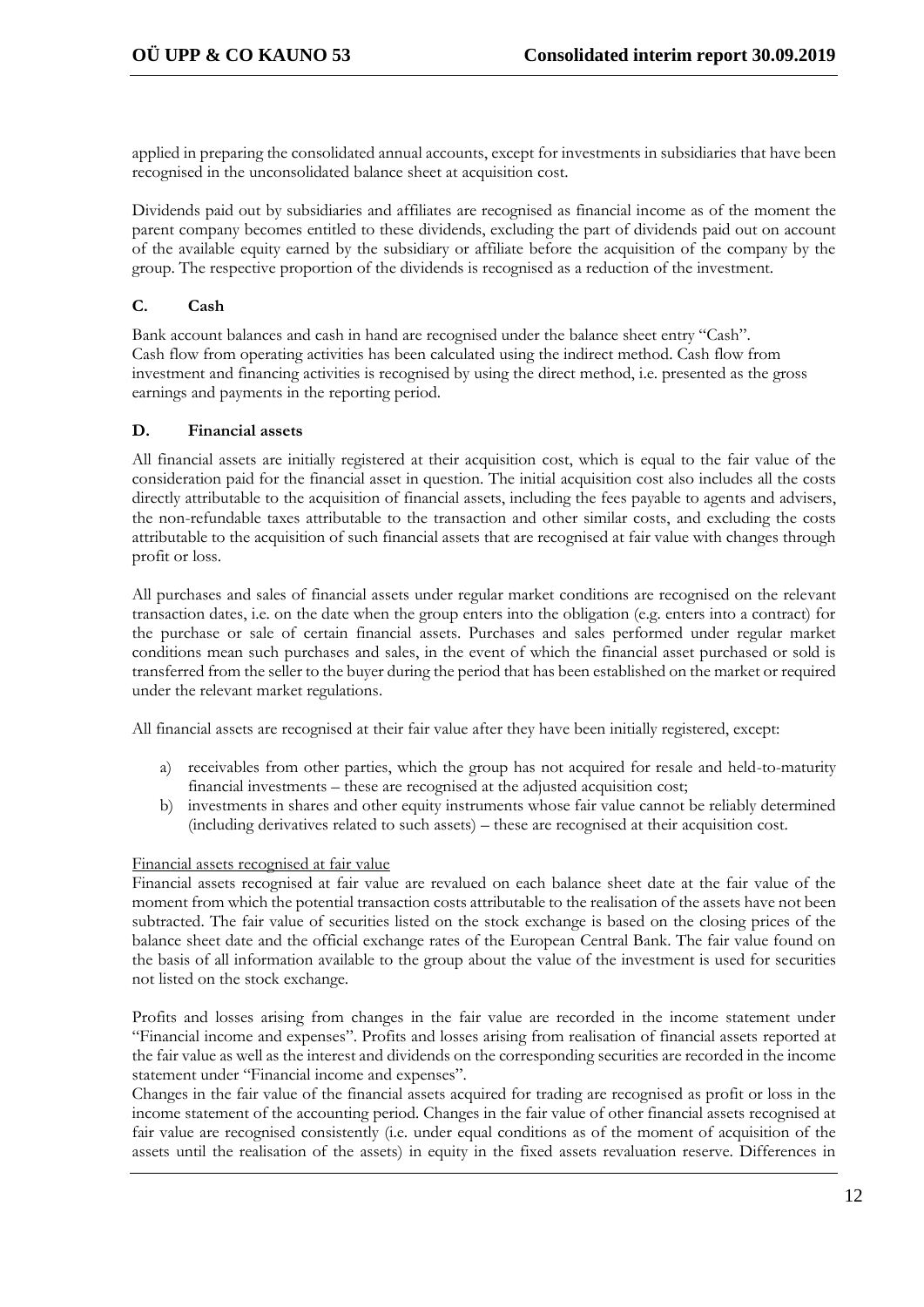revaluation caused due to changes in exchange rates of financial assets in foreign currencies, interest income calculated on the basis of the internal interest rate and dividend income received on equity instruments are immediately recognised in the income statement.

Securities (shares, bonds, debenture bonds, fund units, etc.) that will probably not be sold in the next twelve months (excluding investments in subsidiaries and affiliates) and securities with a fixed maturity date of more than twelve months after the balance sheet date and loans granted with a maturity date of more than twelve months after the balance sheet date are recognised as long-term financial investments (other longterm investments in shares and securities and long-term receivables).

An evaluation is done every balance sheet date to determine whether there are any circumstances suggesting possible impairment of assets. If such circumstances exist, financial assets are written down as follows:

- a) A financial asset recognised at amortised cost (such as a receivable or a held-to-maturity debt security) is written down to the present value of its estimated future cash flows (discounted at the asset's original effective interest rate);
- b) A financial asset recognised at acquisition cost (such as shares or other equity instruments whose fair value cannot be measured reliably) is written down to the present value of its estimated future cash flow (discounted at the current average market rate of return for a similar financial asset);
- c) A financial asset recognised at fair value is written down to its fair value.

An impairment loss is recognised as an expense in the income statement. In the case of financial assets that are recognised at fair value with changes via the equity revaluation reserve, the negative revaluation reserve that has thus far been recognised in equity will be transferred to the income statement upon the identification of impairment characteristics.

Reversal of impairment losses:

- (a) If the value of a financial asset recognised at amortised cost that has been written down in a previous period increases, the previously recognised impairment loss is reversed, resulting in the carrying amount of the asset to be the lower of (1) the present value of the asset's estimated future cash flow and (2) the balance sheet residual value using the amortised cost of the asset that would have been measured had the impairment loss not been recognised. Reversals of impairment losses are recognised in the income statement.
- (b) Write-downs of assets that are recognised at acquisition cost because their fair value cannot be reliably determined are not cancelled.
- (c) Upon the reversal of impairment losses of financial assets at fair value with changes that are recognised via the equity revaluation reserve, the following will be used as the basis: upon the reversal of impairment losses of shares and other equity instruments, the increase in value will be recognised in the equity revaluation reserve; upon the reversal of impairment losses of bonds and other debt instruments, the increase in value will be recognised in the income statement.

#### Receivables and financial investments held until redemption date

Accounts receivable that the group has not acquired for resale, and held-to-maturity financial assets, are recorded at the adjusted acquisition cost thereof, using the effective interest rate. The adjusted acquisition cost is calculated for the entire term of the financial asset and any discounts or premiums that have occurred upon the acquisition and the costs directly attributable to the transaction are taken into account.

Financial assets recognised using the adjusted acquisition cost method are written down if their recoverable amount is likely to remain below their book value. The recoverable amount of financial assets recognised at the adjusted acquisition cost is the present value of future cash flow derived from the financial assets discounted with the effective interest rate fixed at the moment of initial recognition. Write-downs of financial assets related to operations are recognised in the income statement as operating charges under "Other operating expenses" and write-downs of financial assets related to investment activities are recognised in the income statement under "Financial income and expenses".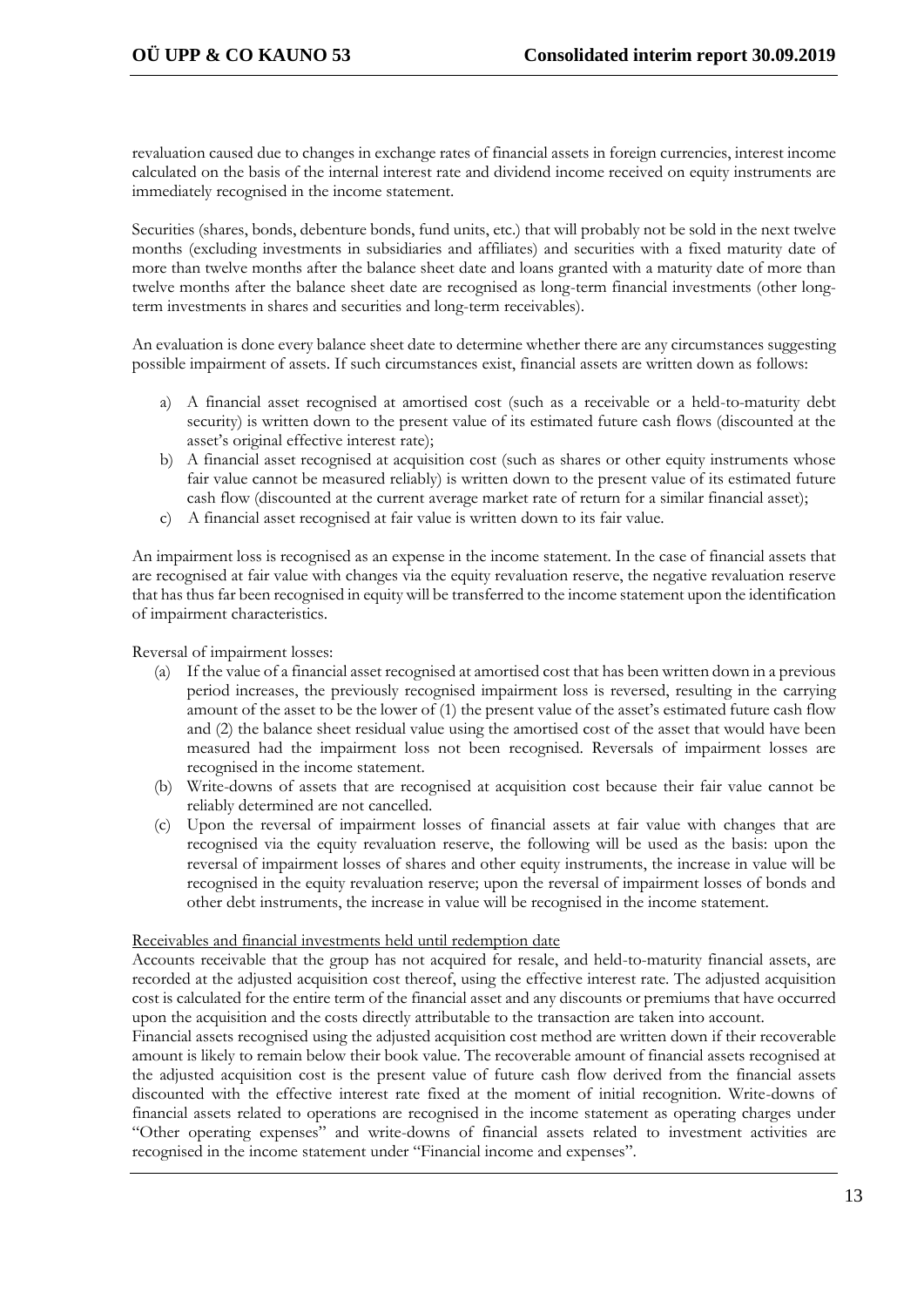Impairment of individually important financial assets is determined separately for each asset. Based on historical experience, receivables are treated as uncollectible to the extent of 50% (i.e. a write-down is recorded for the receivables) if they are overdue for more than 90 days, and uncollectible to the extent of 100% if they are overdue for more than 180 days.

Receivables are also recorded as uncollectible in other events that imply that the recoverable amount of the receivable falls short of its book value. Upon the recovery of a receivable that was previously written down or in case of other events that indicate that the write-down is no longer justified, the reversal of the writedown is recognised in the income statement as a decrease in the expenses where the write-down was initially recognised.

Interest income from receivables is recorded in the income statement under "Financial income and expenses".

# **E. Trade receivables**

Current receivables incurred by the group in the course of its daily business activities are recognised as trade receivables. Trade receivables are recognised at the adjusted acquisition cost (i.e. nominal value less repayments and any necessary write-downs).

Discounts on receivables are represented whenever there is objective evidence of the fact that the total amount of receivables will not be received in accordance with the initial contractual terms and conditions pertaining to receivables. The circumstances referring to a possible decrease in the value of receivables are the bankruptcy of a debtor or their significant financial difficulties and failure to stick to deadlines. An impairment of individually important receivables (i.e. the need for a write-down) is evaluated separately regarding each buyer proceeding from the present value of the amounts to be presumably received in the future. In the case of such receivables that are not individually significant, and in relation to which it is not directly known that their value has been decreased, the decrease in the value is assessed as a total, with due consideration of the experience for previous years pertaining to outstanding receivables. The write-down amount of doubtful accounts is the difference in the book value of such accounts and the present value of future cash flows using the internal interest rate method. The book value of the receivables is reduced by the amount of doubtful accounts and the loss from the write-down is recorded in the income statement. The receivable and its write-down are written off the balance sheet if the receivable is deemed to be uncollectible. Collection of doubtful receivables that have previously been written down is recognised as a decrease in the expenses of doubtful receivables.

#### **F. Investment properties**

Investment property is a real estate object held by the group first and foremost for the purpose of earning operating income and increase in value rather than using it upon the production of goods or services, for administrative purposes, or for sale in the course of regular business activities.

Investment properties are recognised using the fair value method. When applying the fair value method, the investment property is recognised by the group on every balance sheet date at fair value proceeding from the discounted cash flow method.

Fair value is adjusted only upon the increase or decrease of value by more than 2% compared to the respective value in the previous year. Gains and losses on changes in the value are reported in the income statement under "Other operating revenue" and "Other operating charges".

# **G. Tangible fixed assets**

Assets that cost 200 euros and more and whose useful lives exceed one year are deemed to be tangible fixed assets. Assets whose useful lives exceed 1 year but whose acquisition cost is less than 200 euros are recognised as low-value inventory (under inventories) until taken into use and transferred into expenses in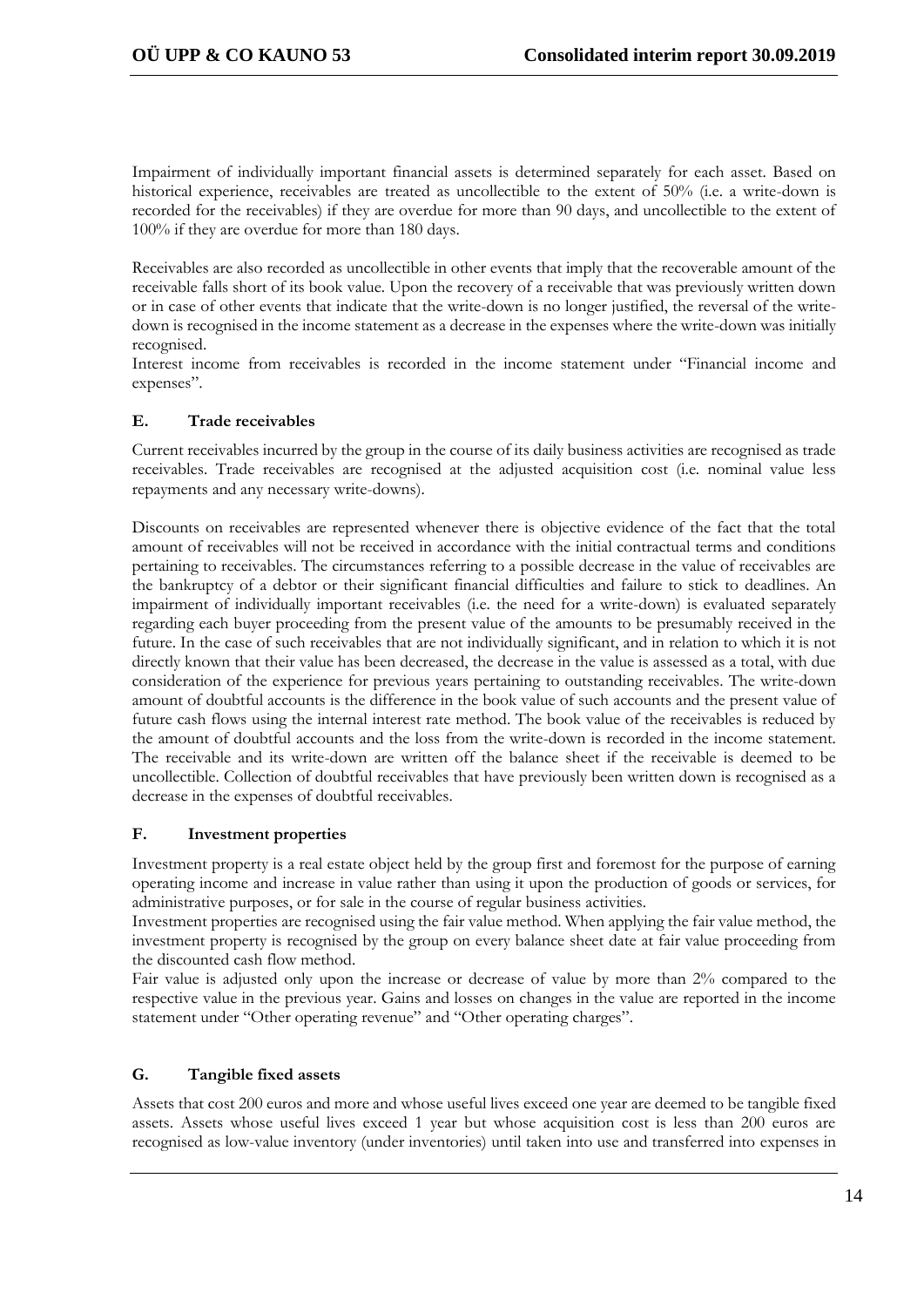the extent of 100% at the time they are taken in use. Expensed low-value inventory is reported off the balance sheet.

Tangible fixed assets are registered at their acquisition cost, which comprises the purchase price and expenses directly attributable to the acquisition.

Tangible fixed assets are subsequently recognised in the balance sheet at their acquisition cost less accumulated depreciation and any possible write-downs resulting from impairment.

If an item of tangible fixed assets consists of distinguishable components with different useful lives, such components are registered in accounting as separate items of assets and different depreciation rates are assigned to them according to their useful lives.

Later expenses on recognised tangible fixed assets (e.g. the replacement of certain parts of an asset) are added to the book value of the assets if the following criteria have been met: (a) it is likely that as a result, the group will receive economic benefit in the future; and (b) their acquisition cost can be reliably measured. Replaced parts are written off the balance sheet. All other expenditure is recognised as expenses in the period when the expenses were incurred.

Straight-line method is used for the depreciation of tangible fixed assets. Depreciation rates are established separately for each item of tangible fixed assets on the basis of its useful life. Annual depreciation rates for classes of fixed assets are as follows:

| $\bullet$ Land                                  | $0\%$       |
|-------------------------------------------------|-------------|
| • Buildings and structures                      | $2 - 15\%$  |
| • Machinery and equipment                       | $8 - 50\%$  |
| • Means of transport                            | $15 - 25\%$ |
| • Other fixtures, fittings, tools and equipment | $20 - 40\%$ |

Depreciation of assets is discontinued if the final value of the assets which equals a sum that the group would receive upon transfer of the assets today, if the assets were of the same age and in the same state as they are expected to appear at the end of their useful life, exceeds the book value of the assets. The depreciation methods, rates and final values of tangible fixed assets are reviewed at least at the end of each financial year and if new estimates differ from the previous ones, the variations are recognised as changes in accounting estimates, i.e. they are carried forward.

Possible impairment of tangible fixed assets is assessed if certain events or developments imply that the recoverable amounts of the assets may be smaller than their book value. If such developments exist, the group will carry out an evaluation of the recoverable amount of the assets. If the estimated recoverable amount of the assets is below their book value, the assets or assets constituting a cash-generating unit are written down to their recoverable amount, which is equal to the higher of the present value (or value in use) of the future cash flow from the assets or the fair value of the assets less costs to sell. The fair value of assets is determined by independent experts, if necessary. The write-down is recorded as an expense of the accounting period on the same row of the income statement where the depreciation on the written down assets or the assets belonging to a cash generating unit has been recorded.

If later the recoverable amount of the assets increases, exceeding its book value, the write-down will be cancelled and the book value of the assets will be increased, but not in excess of the book value of the assets that would have been recorded if the assets had not been written down. Cancellation of a write-down of assets is recognised in the income statement on the same account where the previous write-down was recognised.

Recognition of tangible fixed assets is discontinued upon their transfer or if the group does not expect fiscal advantages from their use or sales. Gains and losses on discontinued recognition of tangible fixed assets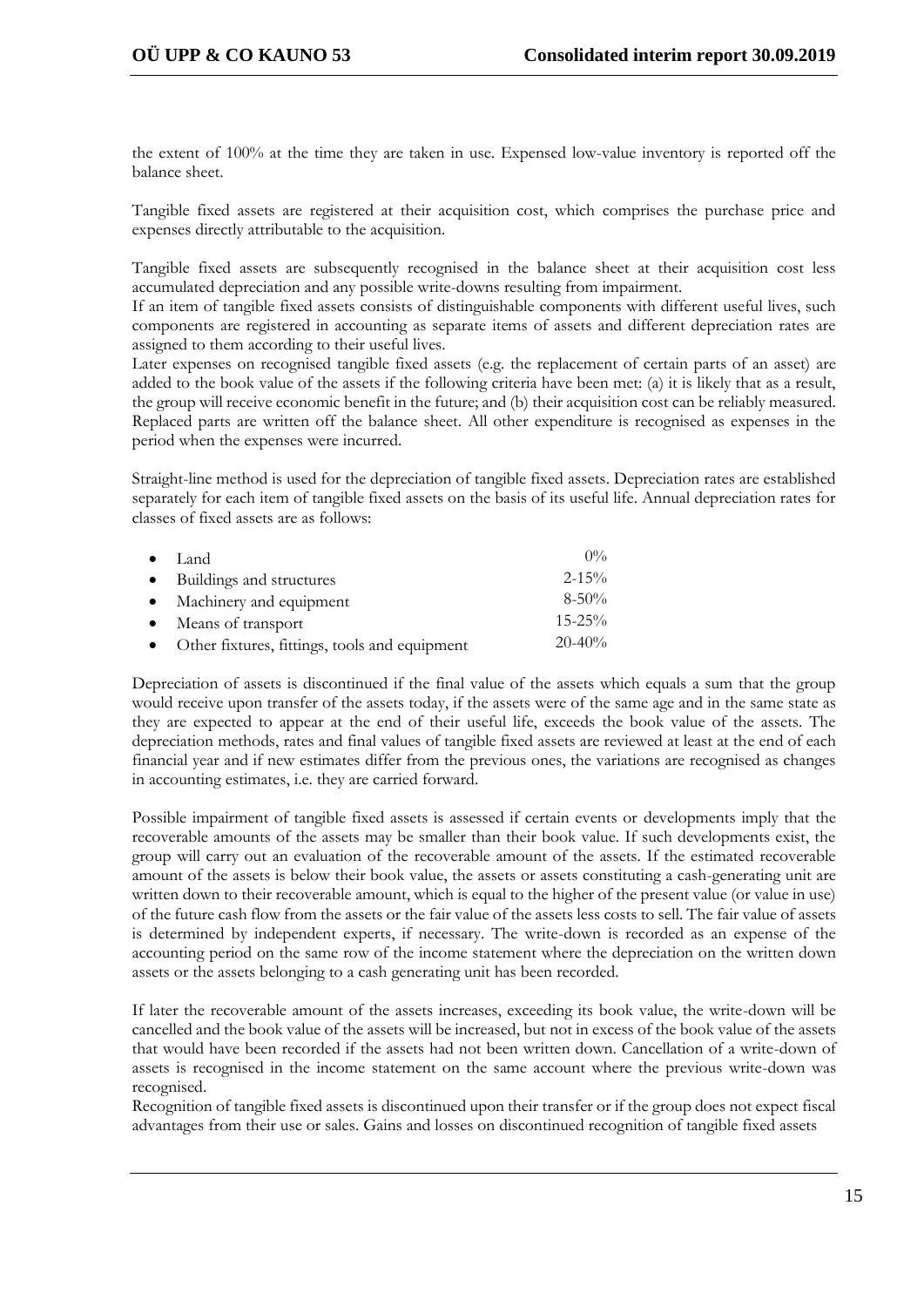are recognised in the income statement under "other operating revenue" or "other operating charges" for the period when recognition was discontinued.

#### **H. Intangible fixed assets**

Intangible fixed assets are registered at their acquisition cost, which comprises the purchase price and expenses directly attributable to the acquisition. Intangible fixed assets are subsequently recognised in the balance sheet at their acquisition cost less accumulated depreciation and any possible write-downs resulting from impairment. Depreciation is calculated using the straight-line method.

#### **I. Impairment of assets**

Impairment of intangible assets of undefined useful lives (including goodwill) is checked once a year by comparing the carrying amount of the assets with the recoverable amount.

The occurrence of circumstances referring to possible impairment is assessed in the event of tangible fixed assets with unlimited useful lives and depreciable assets. If such circumstances exist, the recoverable amount of the assets is measured and it is compared with the carrying amount.

The loss caused by impairment is recognised in the amount by which the carrying amount of the asset exceeds its recoverable amount. The recoverable amount of an asset item is the fair value of the asset item from which the costs to sell or the value in use, whichever is higher, have been deducted. To assess the extent of impairment, the recoverable amount is assessed either with regard to individual asset items or the smallest possible groups of assets for which it is possible to differentiate the cash flow. Write-downs of assets are recognised as expenses for the financial year.

Once an asset item has been written down, it is assessed on every subsequent balance sheet date whether it may be likely that the recoverable amount of the asset item has increased in the meantime (excluding goodwill whose write-downs are not cancelled). Any previous write-downs are cancelled if the impairment test shows that the recoverable amount of an asset item or a group of assets (cash generating unit) has increased to over the carrying amount and the carrying amount of the asset item is increased to the amount that would have emerged considering normal depreciation during the years in-between. Cancellations of write-downs are recognised in the income statement of the annual period as a reduction of the cost of writedowns of fixed assets.

# **J. Financial liabilities**

All financial liabilities (trade creditors, loans raised, accrued expenses, bonds issued and other short-term and long-term payables) are initially registered at their acquisition cost, which also includes all the expenses directly attributable to acquisition. Any further recognition takes place pursuant to the adjusted acquisition cost method (except the financial liabilities acquired for the purpose of resale and derivative instruments of negative fair value that are recognised at the fair value thereof).

The adjusted acquisition cost of short-term financial liabilities is generally equal to their nominal value and therefore short-term financial liabilities are recognised in the balance sheet in the amounts subject to payment. In order to calculate the adjusted acquisition cost of long-term financial liabilities, they are initially recognised at the fair value of the amounts received (less any transaction costs), considering the interest expenses to be incurred on the liability in future periods, using the internal interest rate method.

A financial liability is classified as current if its payment term is within twelve months as of the balance sheet date or if the group does not have the unconditional right to postpone the payment of the obligation for more than twelve months after the balance sheet date. Loans payable that are due within 12 months as of the balance sheet date, but which are refinanced as long-term after the balance sheet date, but before the approval of the financial statements, are recognised as current liabilities. Loans payable that the lender had the right to recall on the balance sheet date due to a breach of the terms and conditions provided for in the loan agreement are also recognised as current liabilities.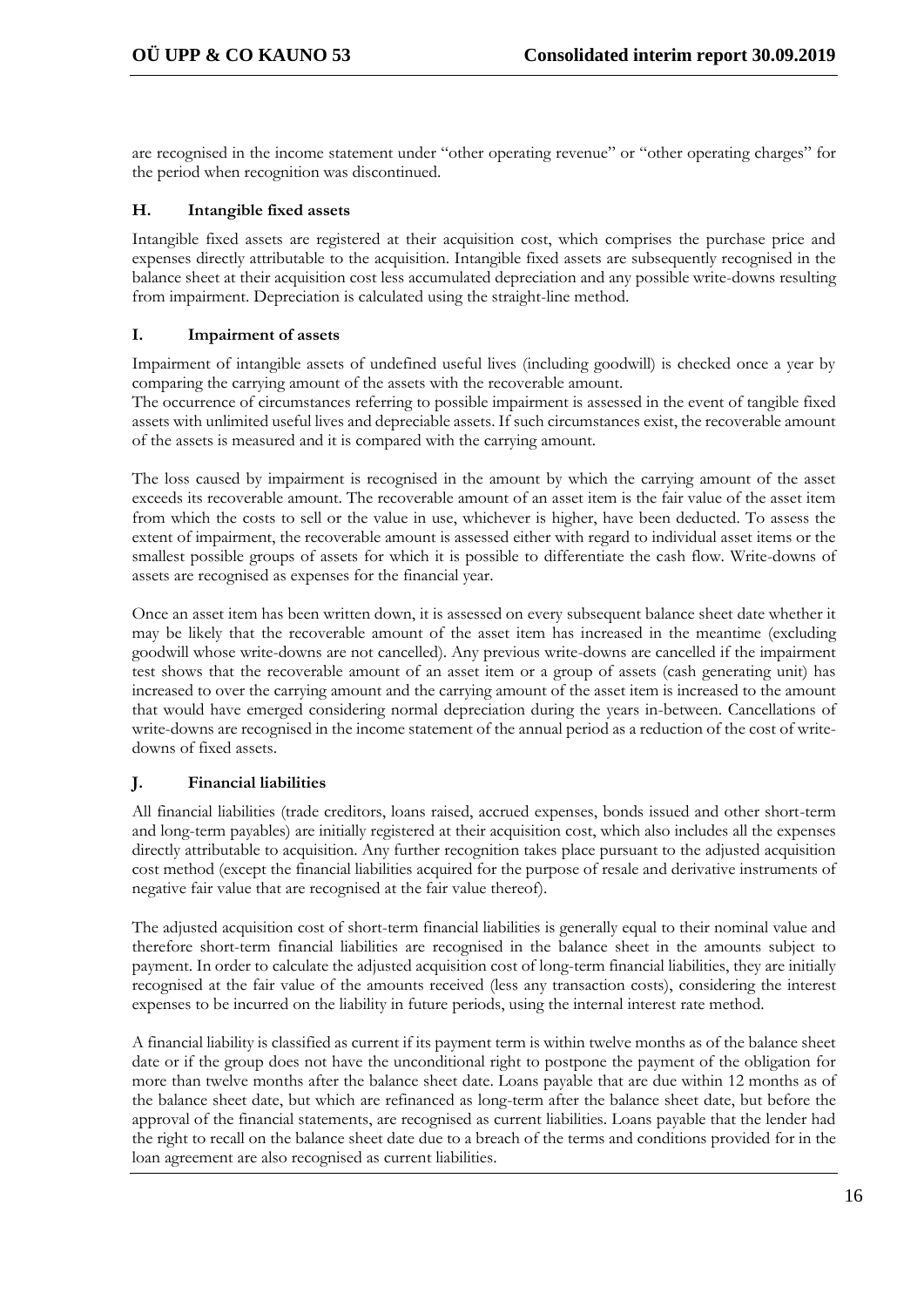Promises, guarantees and other obligations that may turn to liabilities under certain conditions in the future, but the likelihood of whose realisation in the opinion of the management of the parent company is smaller than the likelihood of non-realisation, have been disclosed as contingent liabilities in the notes to the financial statements.

# **K. Revenue**

Revenue from the sale of services is recognised in the period in which the service is provided if the revenue gained from providing the service can be reliably measured, the proceeds arising from the transaction are likely to be collected, and the expenses related to the transaction can be reliably assessed. Revenue from the sale of goods is recognised when all significant risks related to ownership have been transferred to the buyer, the proceeds arising from the sale are likely to be collected, and the expenses related to the sales revenue and the transaction can be reliably determined.

Sales revenue reflects the sale of services and goods related to the principal activity. Other operating revenue comprises irregular revenue not directly related to the principal activity.

Interest income is recognised on an accrual basis once it is likely that the group will gain economic benefit from the transaction and the amount of interest income can be reliably measured.

# **L. Expenses**

Expenses are recognised on an accrual basis, i.e. at the moment when the economic transaction actually occurs, not when the liability is paid.

Expenses are recognised in the same period as the revenue associated with them. Expenses that are likely to participate in generating economic benefits in future periods are recognised on the balance sheet as assets at the moment of their emergence and as expenses in the period(s) when the expenses associated with them emerge.

Expenses of services and goods purchased directly for the purpose of the principal activity are recognised in the income statement under "Goods, raw materials and services". Other operating expenses comprise expenses that are not regarded directly as costs of provision of services. Other operating revenue comprises irregular expenses not related to the principal activity.

Interest expenses are recognised as financial expenses of the reporting period on the accrual basis.

# **M. Corporate income tax**

Pursuant to the currently applicable Income Tax Act, a company registered in Estonia does not pay income tax on the profit earned, and profit distributed by way of a bonus issue is also not taxed. Companies pay income tax on profit distributed as dividends or other profit distributions, including disbursements from equity, that exceed the monetary and non-monetary contributions to the equity of the company upon the disbursement thereof by monetary or non-monetary means. On the basis of the abovementioned Act, profit distributed by the company as dividends or by other means is taxed with income tax at the rate of 20/80.

Pursuant to the tax legislation applicable in Estonia, the company is not able to disburse all its available equity without additional expenses; instead, a part of equity will be used to cover the income tax on dividends. Provisions in respect of future income tax payable on dividends are not formed before the declaration of dividends, but the relevant information is disclosed in the notes to the accounts.

Corporate income tax related to the disbursement of dividends or the making of other payments that reduce equity is recognised as a liability and an expense at the moment of announcing the dividends or other payments that reduce equity.

Income tax on dividends is recognised in the income statement under income tax expenses during the same period when the dividends are announced, regardless of the period for which they have been announced or when they are actually disbursed.

Taxation of subsidiaries registered in a foreign country.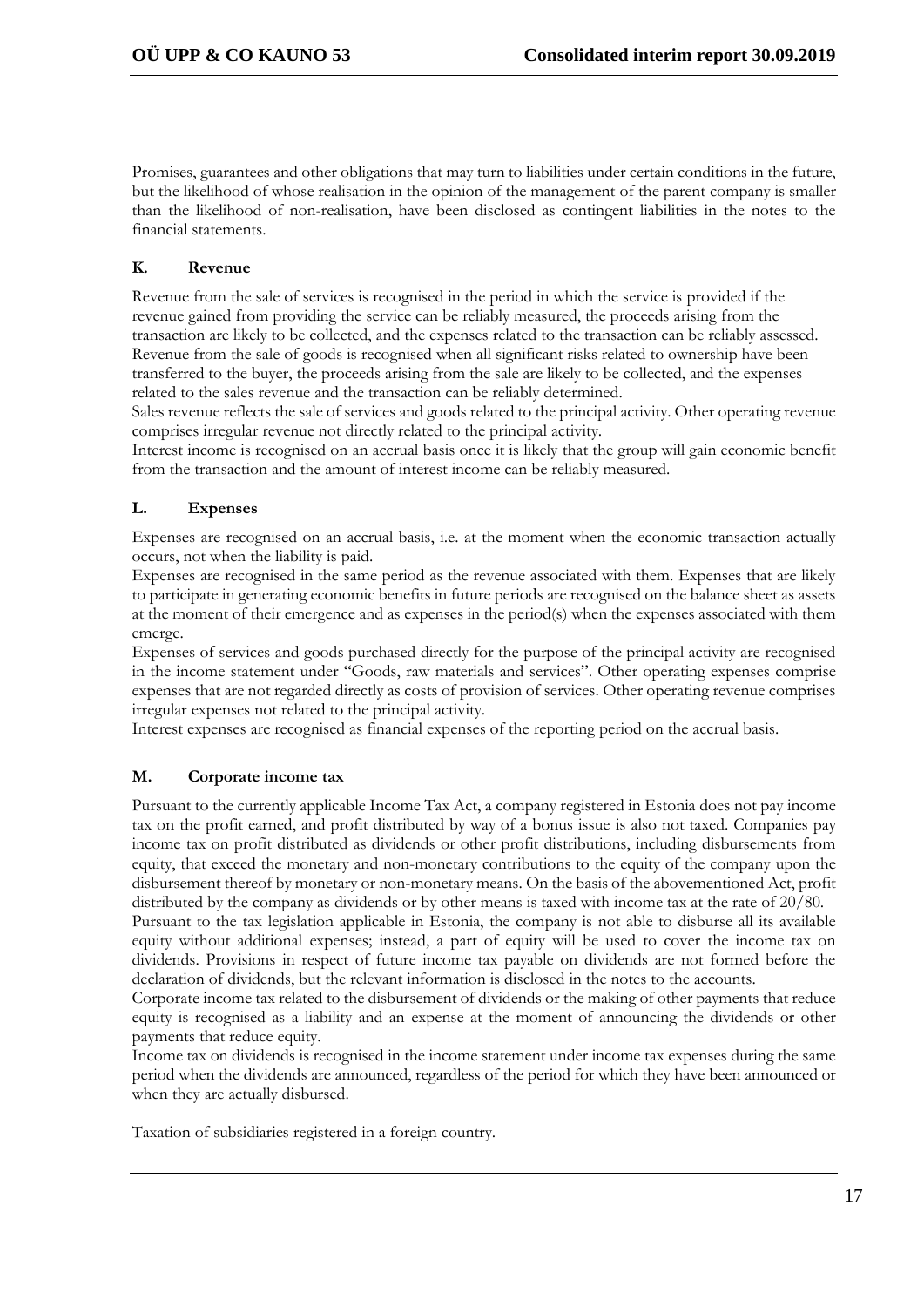Pursuant to the Income Tax Act, the net profit of the company, as adjusted with the temporary and permanent differences provided in the Income Tax Act, is subject to income tax in Lithuania, with the tax rate being 15%.

Deferred tax has been recognised in the accounting pursuant to the liability method on all temporary differences as of the balance sheet date between the tax base and book value of the assets and liabilities. Deferred tax assets are only recognised if it is likely that gains will be earned in the future on whose account the deferred tax assets can be used.

#### **N. Lease accounting**

Lease transactions where all significant risks and benefits related to the ownership of the assets are transferred to the lessee are recognised as financial lease. Other lease transactions are treated as operating lease.

The Company leases its assets under operating lease conditions and therefore recognises assets in the balance sheet under regular conditions and similarly to other assets recognised in the balance sheet.

The lessor recognises the rental income received from operating lease during the rental period as revenue in the income statement. The payments made to the lessor are structured such as to increase together with the expected general inflation based on the published indexes in order to compensate for the expected increase in the expenses of the lessor in relation to inflation.

#### **O. Events after the balance sheet date**

The interim and annual accounts reflect the material circumstances that influence the evaluation of assets and liabilities and which occurred between the balance sheet date and the preparation date of the financial statements, but which are related to transactions that took place during the accounting period or earlier.

Events after the balance sheet date that have not been considered in the evaluation of assets and liabilities, but that considerably affect the result of the next financial year are disclosed in the financial statements.

#### **P. Impact of the global economy**

It is impossible for the management to offer reliable forecasts as to what the impact of potential future unstable conditions in the global economy would be on the group's activities and financial position. The management believes that it has taken all measures required to guarantee the group's sustainability and growth in the current conditions.

# **Q. Related parties**

Parties are considered to be related if one party either controls the other party or has significant influence on the business decisions made by the other party, including the parent company and other companies belonging to the same group, members of the supervisory board and the management board, their family members and companies that are controlled by said persons or where said persons have significant influence.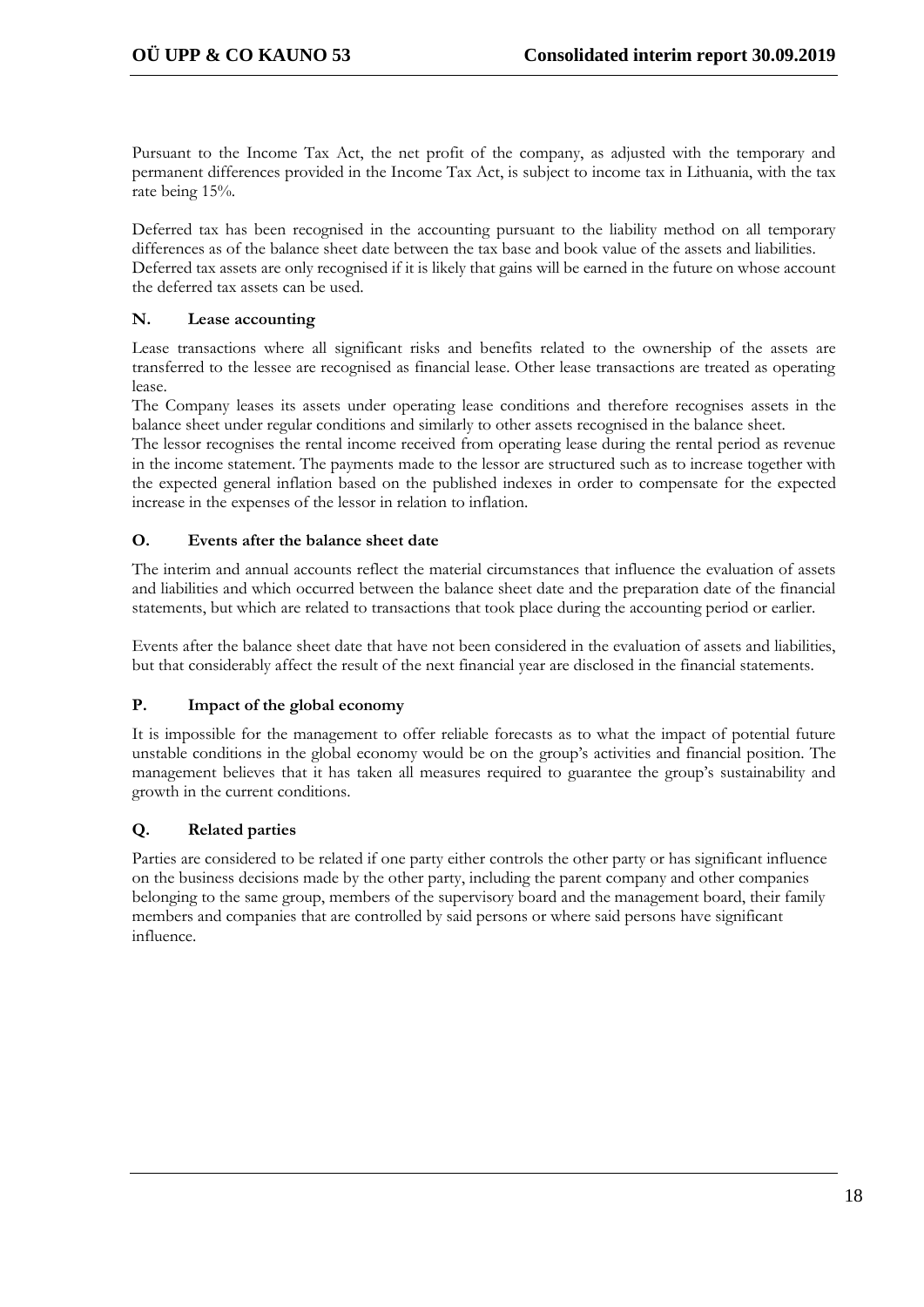**Note 2 Cash** (EUR)

|              |         | 30.09.2019 30.09.2018 |
|--------------|---------|-----------------------|
| Cash at bank | 300 531 | - 56 741              |
| Total cash   | 300 531 | 56 741                |

The Group has bank accounts in Swedbank and OP Corporate Bank Lithuanian Branch. Cash payments are not accepted.

#### **Note 3 Subsidiaries**

Group shareholding

|               |           | Country Holding $\%$ Holding $\%$ |            |
|---------------|-----------|-----------------------------------|------------|
|               | Ωt        | as of                             | as of      |
| Name          | location  | 30.09.2019                        | 30.09.2018 |
| Promalita UAB | Lithuania | $100\%$                           | $100\%$    |

The shares of the subsidiary are not listed on the stock exchange.

#### **Note 4 Investment properties**

(EUR)

|                           | Built-up   |            |
|---------------------------|------------|------------|
|                           | registered |            |
|                           | immovable  | Total      |
| <b>Balance 31.12.2017</b> | 15 350 000 | 15 350 000 |
|                           |            |            |
| <b>Balance 30.09.2018</b> | 15 350 000 | 15 350 000 |
|                           |            |            |
| Change in fair value      | 350,000    | 350,000    |
| <b>Balance 31.12.2018</b> | 15 700 000 | 15 700 000 |
|                           |            |            |
| <b>Balance 30.09.2019</b> | 15 700 000 | 15 700 000 |
|                           |            |            |

Investment properties have been recognised at fair value.

Colliers International Advisors UAB served as the independent evaluator.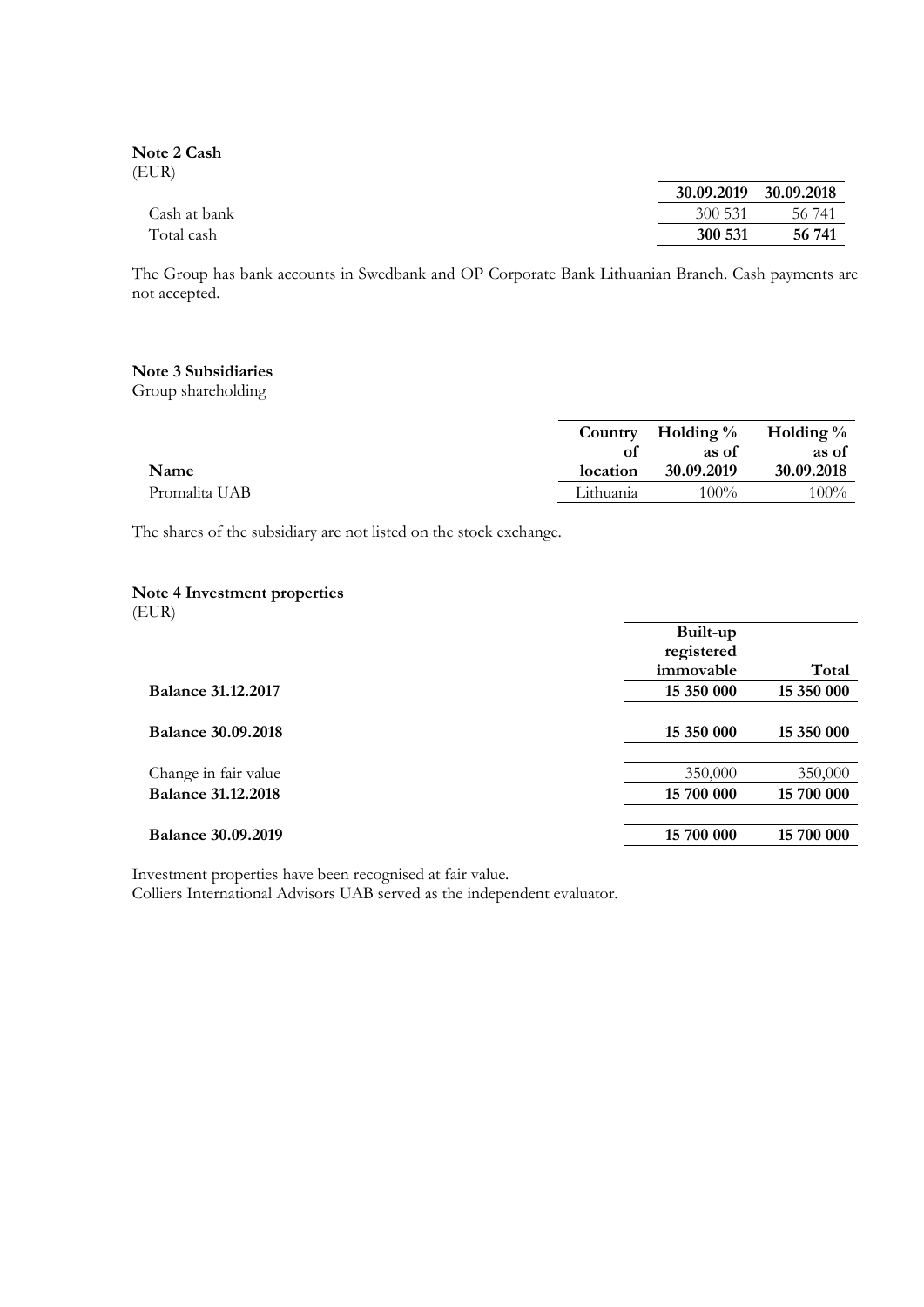**Note 5 Intangible fixed assets** (EUR)

|                           | Goodwill  | Total     |
|---------------------------|-----------|-----------|
|                           |           |           |
| <b>Balance 31.12.2017</b> |           |           |
| Acquisition cost          | 1 280 818 | 1 280 818 |
| <b>Residual value</b>     | 1 280 818 | 1280 818  |
|                           |           |           |
| <b>Balance 30.09.2018</b> |           |           |
| Acquisition cost          | 1 280 818 | 1 280 818 |
| <b>Residual value</b>     | 1 280 818 | 1280 818  |
|                           |           |           |
| Depreciation costs        | $-213470$ | $-213470$ |
|                           |           |           |
| <b>Balance 31.12.2018</b> |           |           |
| Acquisition cost          | 1 280 818 | 1 280 818 |
| Accumulated depreciation  | $-213470$ | $-213470$ |
| <b>Residual value</b>     | 1 067 348 | 1 067 348 |
|                           |           |           |
| Depreciation costs        | $-160101$ | $-160101$ |
|                           |           |           |
| <b>Balance 30.09.2019</b> |           |           |
| Acquisition cost          | 1 280 818 | 1 280 818 |
| Accumulated depreciation  | $-373571$ | $-373571$ |
| <b>Residual value</b>     | 907 247   | 907 247   |

# **Note 6 Loans payable**

| (EUR)                      |            |         |            |               |
|----------------------------|------------|---------|------------|---------------|
|                            | 30.09.2019 | Current | Long-term  | Liability     |
|                            |            | part    | part       | total         |
| Long-term bank loans *     |            | 460 000 | 7 628 339  | 8 0 8 3 3 3 9 |
| Long-term shareholder loan |            |         | 671 850    | 671 850       |
| Long-term bonds            |            |         | 4 700 000  | 4 700 000     |
| Total loans payable        |            | 460 000 | 13 000 189 | 13 460 189    |

|                            | 30.09.2018 | Current | Long-term  | Liability  |
|----------------------------|------------|---------|------------|------------|
|                            |            | part    | part       | total      |
| Long-term bank loans *     |            | 460 000 | 8 433 333  | 8 893 333  |
| Long-term shareholder loan |            |         | 631 850    | 631 850    |
| Long-term bonds            |            |         | 4 700 000  | 4 700 000  |
| Total loans payable        |            | 460 000 | 13 765 183 | 14 225 183 |

\* OP Corporate Bank Lithuanian Branch has issued the loan to the Group.

The underlying currency of all the loans is the euro.

See Note 14 for further information about collateral.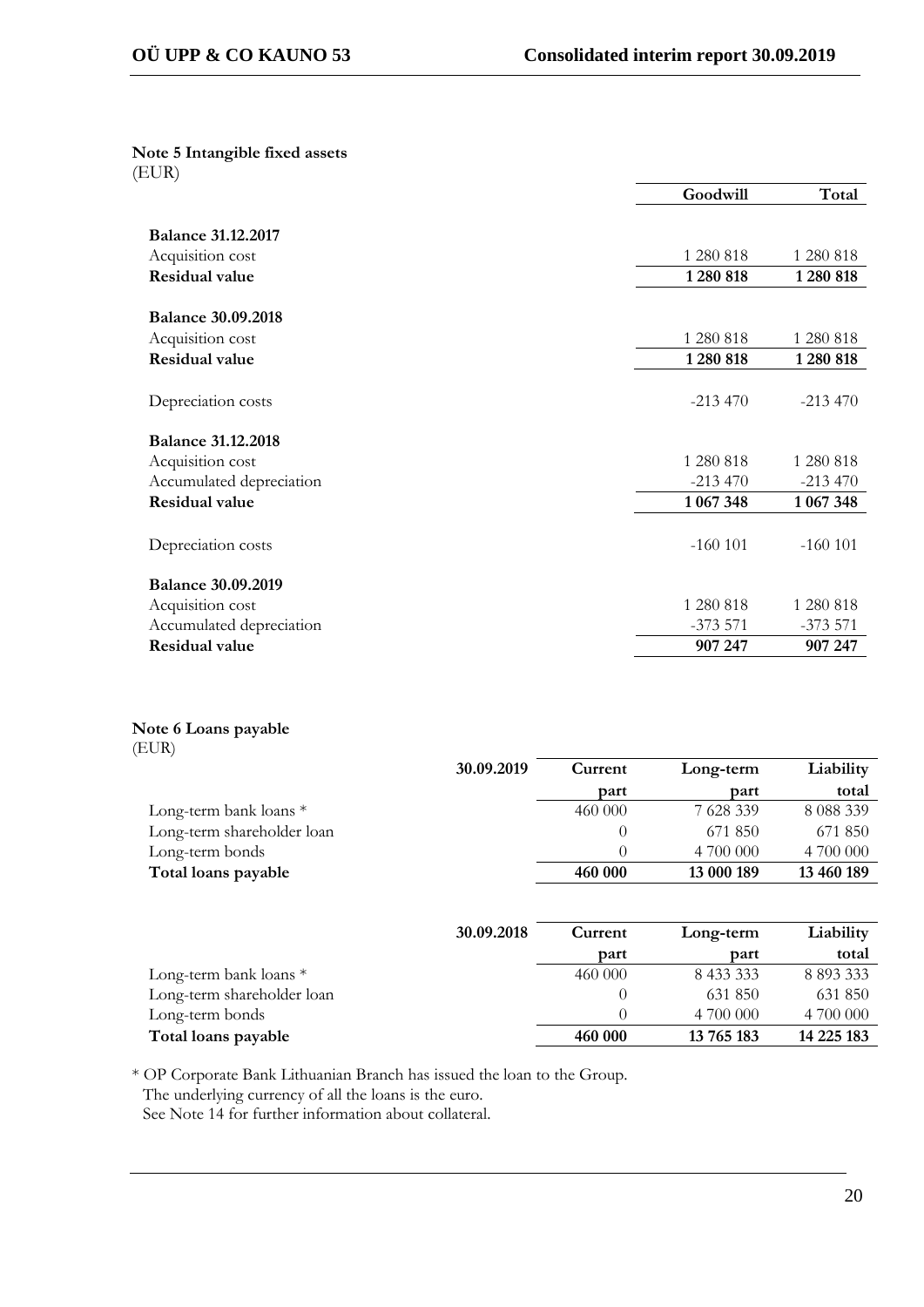### **Note 7 Payables and prepayments**

(EUR)

|                                | 30.09.2019 | 30.09.2018 |
|--------------------------------|------------|------------|
| Trade creditors                | 4 3 7 0    | 5 5 8 8    |
| Payables to employees          | 125        | 99         |
| Prepayments received           | 35 854     | 36 675     |
| Interest payable               | 80 632     | 80 1 21    |
| Total payables and prepayments | 120 981    | 122 483    |

#### **Note 8 Long-term provisions**

The long-term provisions comprises the deferred income tax liability of the Lithuanian subsidiary.

#### **Note 9 Share capital**

|                        | 30.09.2019 |       | 30.09.2018 |
|------------------------|------------|-------|------------|
| Share capital (EUR)    |            | 2 500 | 2 5 0 0    |
| Number of shares (pcs) |            |       |            |

#### Potential income tax liability of the Group

The retained earnings of the company as of 30 September 2019 amounted to EUR 1 069 273 (30.09.2018: EUR 589 975). The maximum amount of income tax payable upon disbursement of all retained profit as dividends is EUR 213 855 (30.09.2018: EUR 117 995). Therefore, EUR 855 418 (30.09.2018: EUR 471 980) can be disbursed as dividends.

The maximum potential income tax liability has been calculated on the assumption that the total distributed net dividends and income tax expense associated with their payment may not exceed distributable profits as of 30.09.2019.

#### **Note 10 Sales revenue** (EUR), per year

Sales revenue of the Group by geographical regions:

|                             | 2019 9  | 20189   |
|-----------------------------|---------|---------|
| <b>Geographical regions</b> | months  | months  |
| Lithuania                   | 967 559 | 927 604 |
| Total                       | 967 559 | 927 604 |

Sales revenue of the Group by fields of activity:

|                             | 2019 9  | 20189   |
|-----------------------------|---------|---------|
| <b>Fields of activity</b>   | months  | months  |
| Lease of warehouse premises | 967.559 | 927 604 |
| Total                       | 967 559 | 927 604 |
|                             |         |         |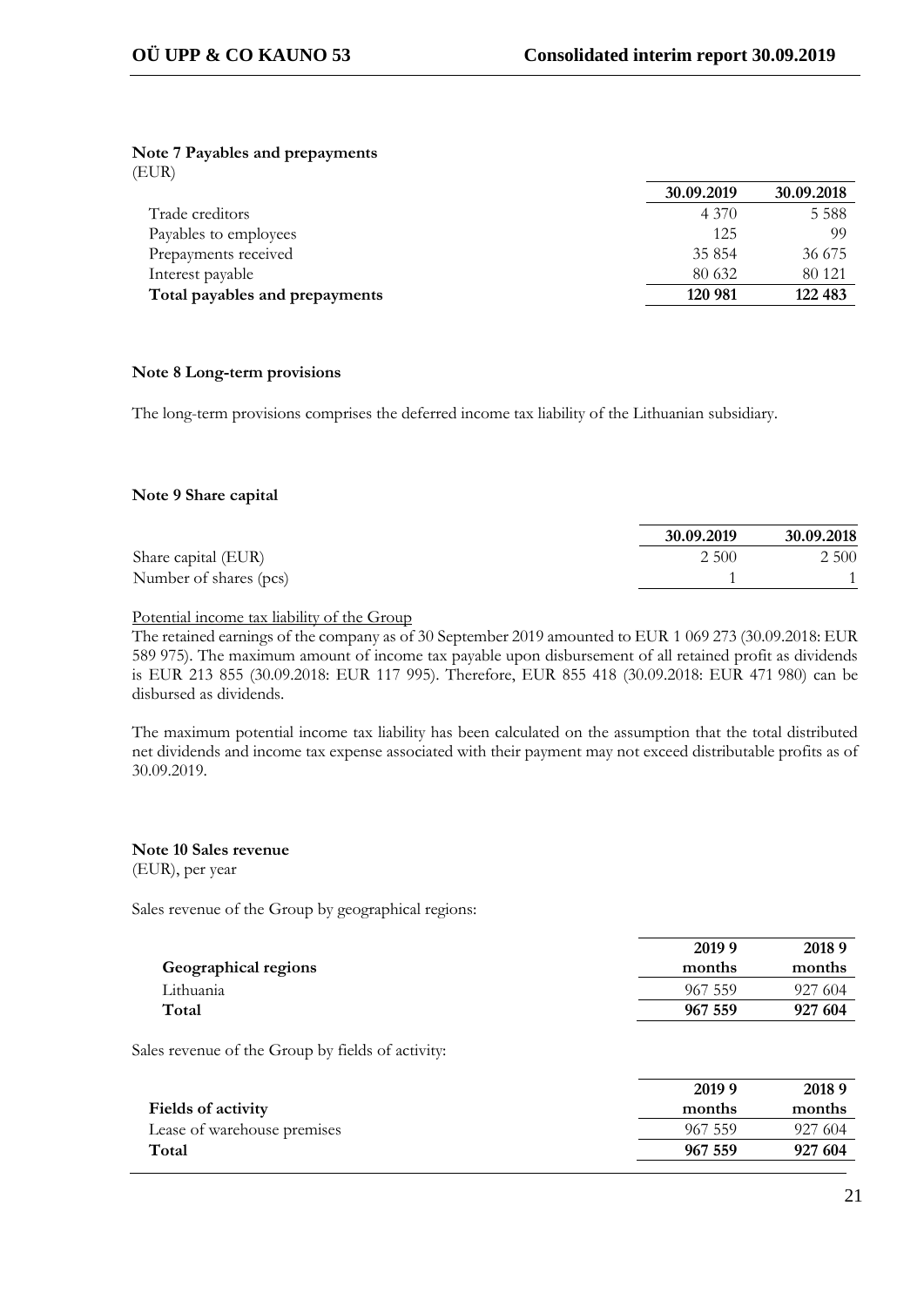#### **Note 11 Other operating expenses**

(EUR), per year

| 20189    |
|----------|
| months   |
| $-14262$ |
| $-2.244$ |
|          |
| $-16506$ |
|          |

# **Note 12 Financial revenue and expenses**

(EUR), per year

|                                      | 2019 9     | 20189     |
|--------------------------------------|------------|-----------|
|                                      | months     | months    |
| Interest expenses on bonds           | $-282000$  | $-282000$ |
| Interest expenses on loans           | $-140.094$ | -148 709  |
| Total financial revenue and expenses | -422 094   | -430 709  |

#### **Note 13 Income tax**

The calculated income tax expenses of the Group have arisen due to the tax liability of the Lithuanian subsidiary.

#### **Note 14 Contingent liabilities and off-balance-sheet assets and liabilities**

The collateral for the loans and issued bonds is as follows:

- Mortgage in the first ranking on the registered immovable of RIMI LC in the amount of 11,960,000 euros with the market value of the real estate being at least 15,300,000 euros;
- Mortgage in the second ranking on the registered immovable of RIMI LC in the amount of 6,110,000 euros for the benefit of the collateral agent as the pledgee (established pursuant to a collateral agent contract and terms and conditions for the benefit of the investors).

### **Note 15 Transactions with related parties** (EUR)

The following were deemed as related parties when the financial statements were prepared:

- a. owners (parent company and persons who control or have a significant influence over the parent company);
- b. executive management and senior management; and
- c. close relatives of the aforementioned persons and the companies being controlled by them or being under the significant influence of such persons.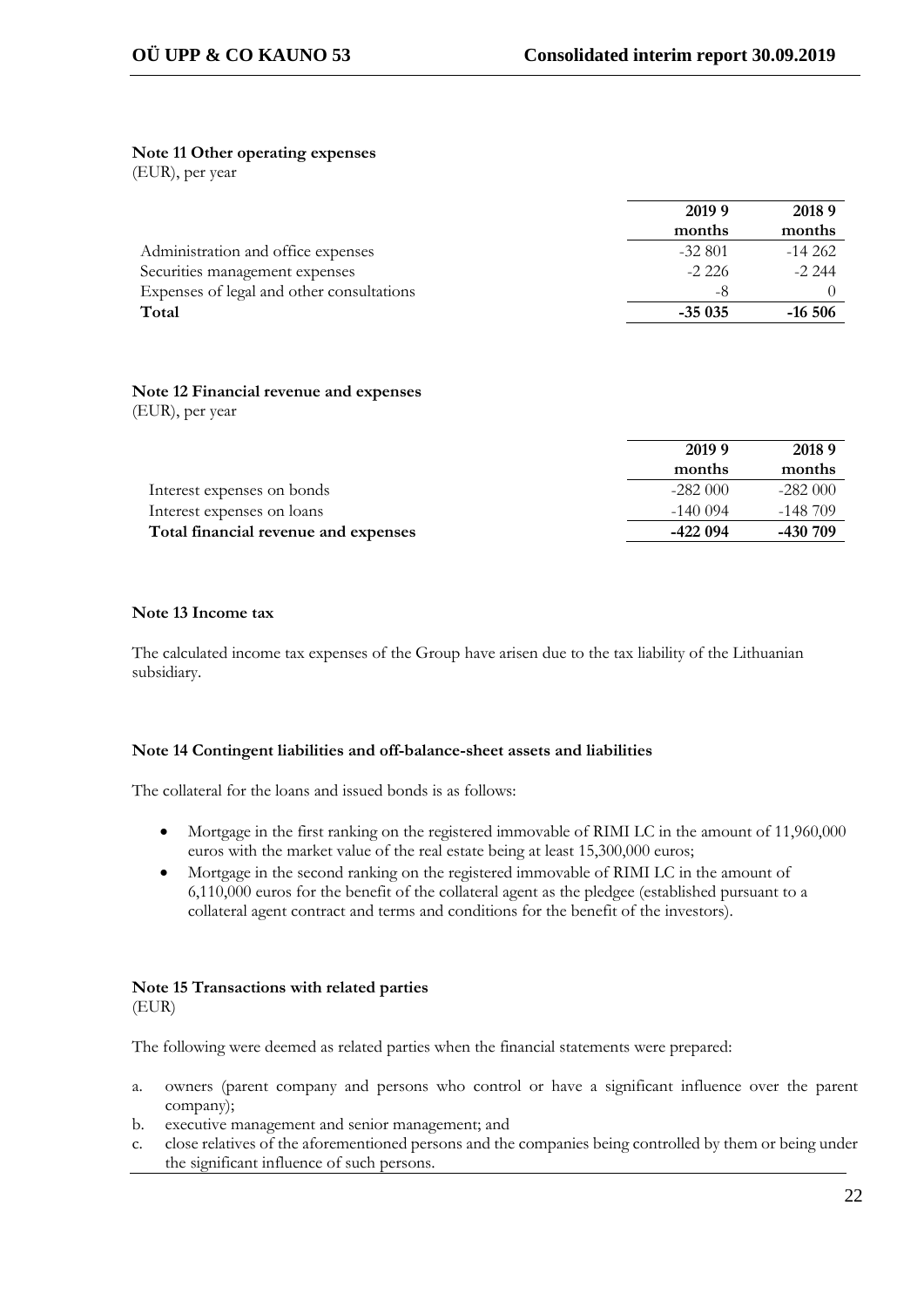As of 30.09.2018 and 30.09.2019, there were no receivables from related parties of the Group.

| Payables                                                  | 30.09.2019 | 30.09.2018 |
|-----------------------------------------------------------|------------|------------|
| Parent company and persons who control the parent company | 671 850    | 631 850    |
| Total                                                     | 671859     | 631850     |

Interest in the amount of EUR 30 233 has been calculated in the reporting period on loans received from related parties (2018: EUR 33 103).

Remuneration and other benefits in the total amount of 252 euros has been calculated for the members of the executive and senior management in the reporting period (2018: EUR 957). No remuneration was paid and no benefits were granted to the members of the supervisory board in the accounting period or the reference period. Premature termination of service contracts with members of the management board and the supervisory board would result in no liability to pay a severance bonus for the Group.

#### **Note 16 Unconsolidated balance sheet of Parent Company**

| × | i |
|---|---|

| 30.09.2019 | 30.09.2018 |
|------------|------------|
|            |            |
| 82 632     | 38 010     |
| 36 009     | 36 018     |
| 118 641    | 74 028     |
| 3 200      | 3 200      |
| 5 356 350  | 5 356 350  |
| 5 359 550  | 5 359 550  |
| 5 478 191  | 5 433 578  |
| 80 632     | 79 849     |
| 80 632     | 79 849     |
| 5 371 850  | 5 331 850  |
| 5 371 850  | 5 331 850  |
| 5 452 482  | 5 411 699  |
| 2 500      | 2 500      |
| 23 209     | 19 379     |
| 25 709     | 21 879     |
| 5 478 191  | 5 433 578  |
|            |            |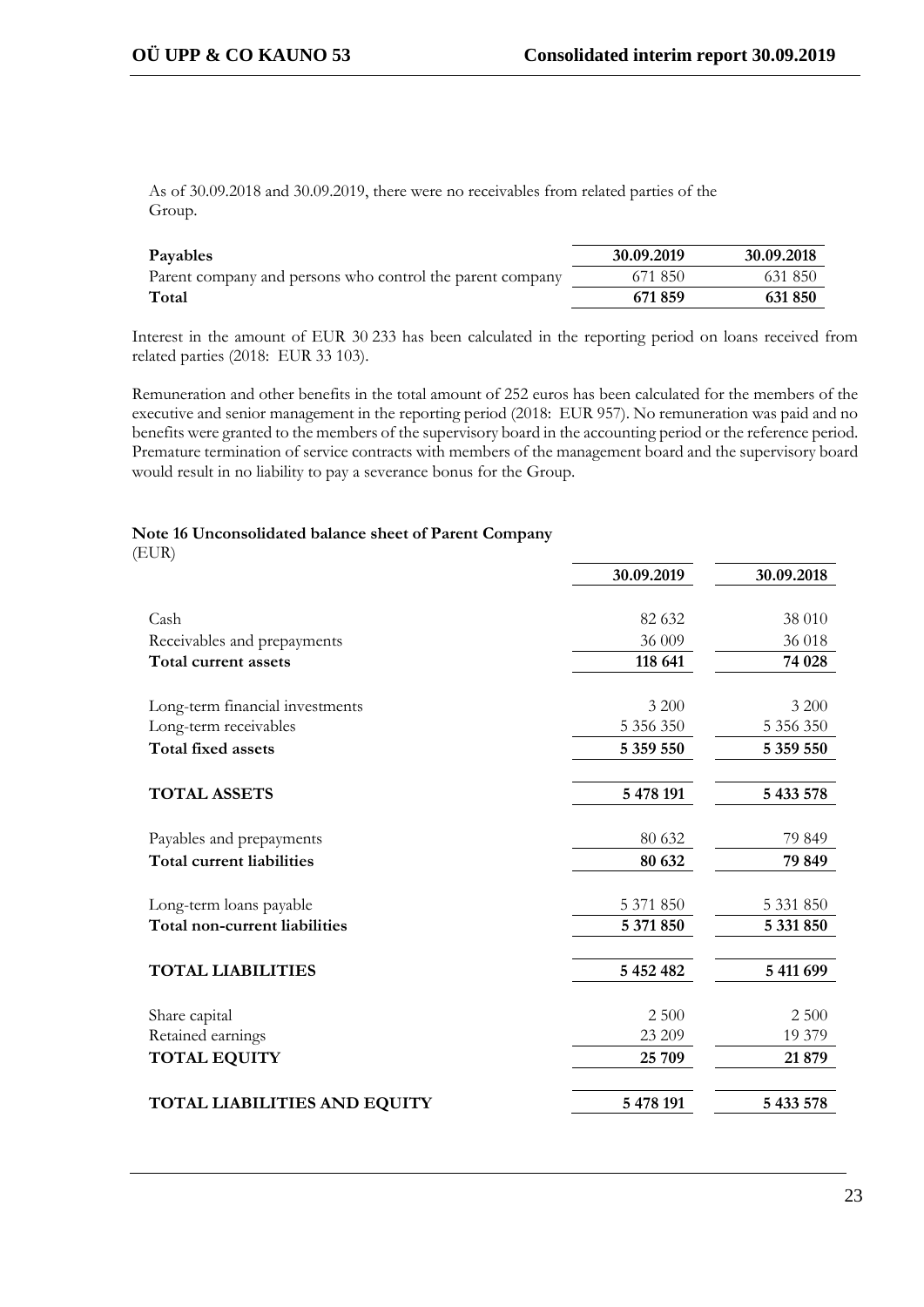# **Note 17 Unconsolidated income statement of Parent Company**

(EUR), per year

| $\sqrt{1}$                           | 2019 9<br>months | 2018 9 months |
|--------------------------------------|------------------|---------------|
| Operating expenses                   | $-11988$         | $-6$ 174      |
| <b>Operating profit (loss)</b>       | $-11988$         | $-6174$       |
| Financial income (expenses)          | 12722            | 16 0 26       |
| Profit before income tax             | 734              | 9852          |
| Net profit (loss) for financial year | 734              | 9852          |

# **Note 18 Unconsolidated cash flow statement of Parent Company**

(EUR), per year

|                                                                       | 2019 9         | 20189     |
|-----------------------------------------------------------------------|----------------|-----------|
|                                                                       | months         | months    |
| Operating profit                                                      | $-2454$        | $-2020$   |
| Change in receivables and prepayments related to operating            |                |           |
| activities                                                            | $\overline{0}$ | 295       |
| Change in payables and prepayments related to operating<br>activities | 300            | $\theta$  |
| Total cash flow from operating activities                             | $-2154$        | $-1725$   |
|                                                                       |                |           |
| Loans granted                                                         | $\theta$       | 132 350   |
| Interest received                                                     | 109 508        | 74 824    |
| Total cash flow from investing activities                             | 109 508        | 207 174   |
| Loans raised                                                          | $\Omega$       | 2 0 0 0   |
| Repayments of loans raised                                            | 0              | $-106500$ |
| Interest paid                                                         | $-104077$      | $-101748$ |
| Total cash flow from financing activities                             | $-104077$      | $-206248$ |
| Total cash flow                                                       | 3 2 7 7        | -799      |
|                                                                       |                |           |
| Cash at beginning of period                                           | 79 355         | 38 809    |
| Change in cash                                                        | 3 277          | -799      |
| Cash at end of period                                                 | 82 632         | 38 010    |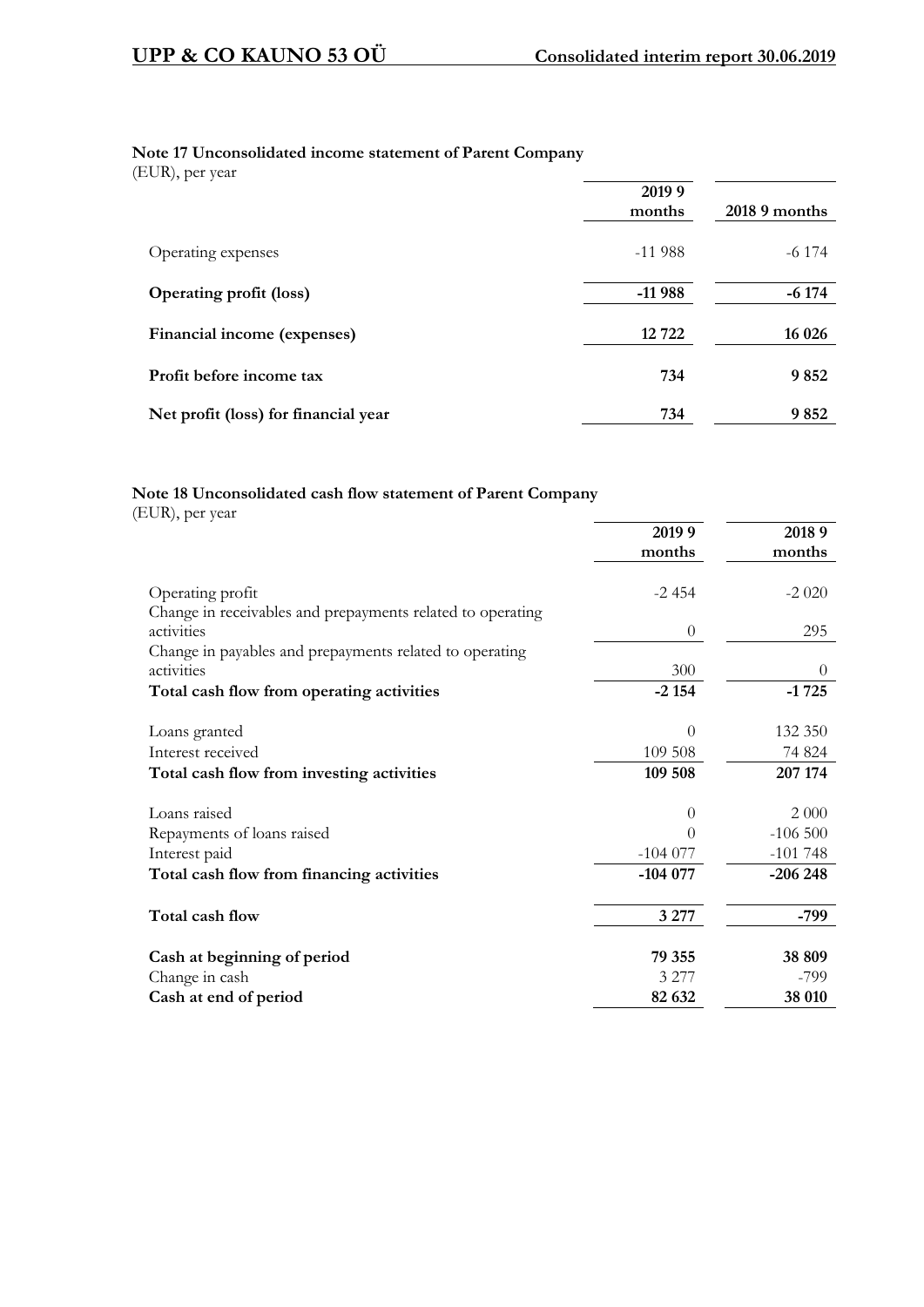# **Note 19 Statement of changes in equity of Parent Company**

|                             | Share capital | Retained | Equity |  |
|-----------------------------|---------------|----------|--------|--|
|                             |               | profit   | Total  |  |
| As of 31.12.2017            | 2,500         | 9,527    | 12,027 |  |
|                             |               |          |        |  |
| Profit for reporting period | $\Omega$      | 9852     | 9852   |  |
| As of 30,09,2018            | 2 500         | 19 379   | 21 879 |  |
|                             |               |          |        |  |
| Profit for reporting period | $\Omega$      | 7442     | 7 442  |  |
| As of 31,12,2018            | 2 500         | 22 4 7 5 | 24 975 |  |
| Profit for reporting period | $\Omega$      | 734      | 734    |  |
| As of 30,09,2019            | 2 500         | 23 209   | 25 709 |  |